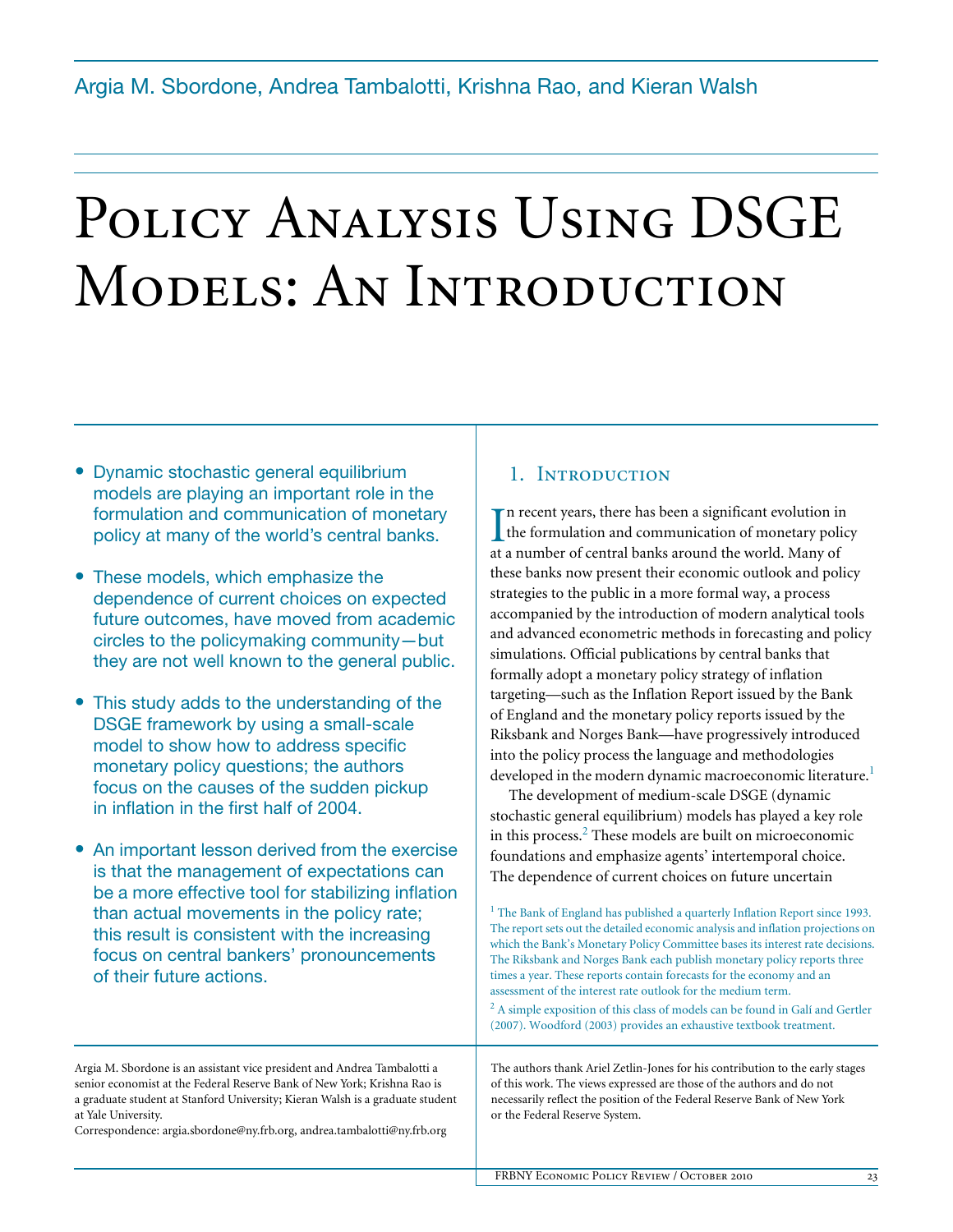outcomes makes the models dynamic and assigns a central role to agents' expectations in the determination of current macroeconomic outcomes. In addition, the models' general equilibrium nature captures the interaction between policy actions and agents' behavior. Furthermore, a more detailed specification of the stochastic shocks that give rise to economic fluctuations allows one to trace more clearly the shocks' transmission to the economy.

The use of DSGE models as a potential tool for policy analysis has contributed to their diffusion from academic to policymaking circles. However, the models remain less wellknown to the general public. To broaden the understanding of these models, this article offers a simple illustration of how an estimated model in this class can be used to answer specific monetary policy questions. To that end, we introduce the structure of DSGE models by presenting a simple model, meant to flesh out their distinctive features. Before proceeding to a formal description of the optimization problems solved by firms and consumers, we use a simple diagram to illustrate the interactions among the main agents in the economy. With the theoretical structure in place, we discuss the features of the estimated model and the extent to which it approximates the volatility and comovement of economic time series. We also discuss important outcomes of the estimation—namely, the

*This article offers a simple illustration of how an estimated [DSGE] model . . . can be used to answer specific monetary policy questions.* 

possibility of recovering the structural shocks that drive economic fluctuations as well as the historical behavior of variables that are relevant for policy but are not directly observable. We conclude by applying the DSGE tool to study the role of monetary policy in a recent episode of an increase in inflation. The lesson we emphasize is that, while they are a very stylized representation of the real economy, DSGE models provide a disciplined way of thinking about the economic outlook and its interaction with policy.<sup>3</sup>

We work with a small model in order to make the transmission mechanism of monetary policy, whose basic contours our model shares with most DSGE specifications, as transparent as possible. Therefore, the model focuses on the behavior of only three major macroeconomic variables: inflation, GDP growth, and the short-term interest rate.

<sup>3</sup>Adolfson et al. (2007) offer a more extended illustration of how DSGE models can be used to address questions that policymakers confront in practice. Erceg, Guerrieri, and Gust (2006) illustrate policy simulations with an open-economy DSGE model.

However, the basic framework that we present could easily be enriched to provide more details on the structure of the economy. In fact, a key advantage of DSGE models is that they share core assumptions on the behavior of households and firms, which makes them easily scalable to include details that are relevant to address the question at hand. Indeed, several

*A key advantage of DSGE models is that they share core assumptions on the behavior of households and firms, which makes them easily scalable to include details that are relevant to address the question at hand.*

extensions of the basic framework presented here have been developed in the literature, including the introduction of wage stickiness and frictions in the capital accumulation process (see the popular model of Smets and Wouters [2007]) and a treatment of wage bargaining and labor market search (Gertler, Sala, and Trigari 2008). $^{4}$  Recently, the 2008 financial crisis has highlighted one key area where DSGE models must develop: the inclusion of a more sophisticated financial intermediation sector. There is a large body of work under way to model financial frictions within the baseline DSGE framework—work that is very promising for the study of financial intermediation as a source and conduit of shocks as well as for its implications for monetary policy. However, this last generation of models has not yet been subjected to extensive empirical analysis.

Our study is organized as follows. Section 2 describes the general structure of our model while Section 3 illustrates its construction from microeconomic foundations. Section 4 briefly describes our approach to estimation and presents some of the model's empirical properties. In Section 5, we use the model to analyze the inflationary episode of the first half of 2004. Section 6 concludes.

## 2. DSGE Models and Their BASIC STRUCTURE

Dynamic stochastic general equilibrium models used for policy analysis share a fairly simple structure, built around three interrelated blocks: a demand block, a supply block, and a

<sup>4</sup> Some of these larger DSGE models inform policy analysis at central banks around the world: Smets and Wouters (2007) of the European Central Bank; Edge, Kiley, and Laforte (2008) of the Federal Reserve System; and Adolfson et al. (2008) of the Riksbank.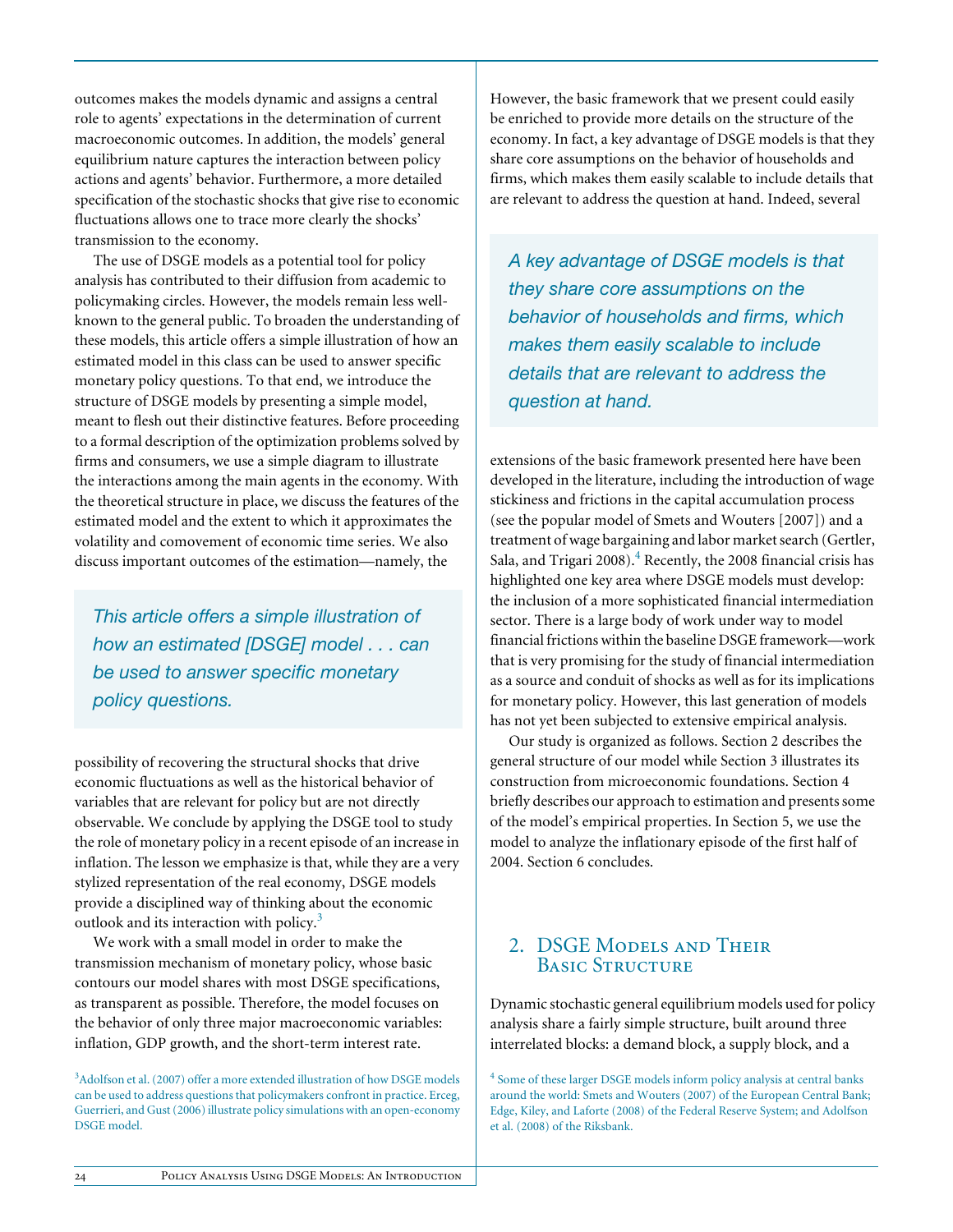

monetary policy equation. Formally, the equations that define these blocks derive from microfoundations: explicit assumptions about the behavior of the main economic actors in the economy—households, firms, and the government. These agents interact in markets that clear every period, which leads to the "general equilibrium" feature of the models. Section 3 presents the microfoundations of a simple DSGE model and derives the equations that define its equilibrium. But first, we begin by introducing the basic components common to most DSGE models with the aid of a diagram.

In the diagram, the three interrelated blocks are depicted as rectangles. The demand block determines real activity (Y) as a function of the ex ante real interest rate—the nominal rate minus expected inflation  $(i - \pi^e)$ —and of expectations about future real activity  $(Y^e)$ . This block captures the idea that, when real interest rates are temporarily high, people and firms would rather save than consume or invest. At the same time, people are willing to spend more when future prospects are promising  $(Y^e$  is high), regardless of the level of interest rates.

The line connecting the demand block to the supply block shows that the level of activity  $(Y)$  emerging from the demand block is a key input in the determination of inflation  $(\pi)$ , together with expectations of future inflation  $(\pi^e)$ . In prosperous times, when the level of activity is high, firms must increase wages to induce employees to work longer hours. Higher wages increase marginal costs, putting pressure on prices and generating inflation. Moreover, the higher inflation is expected to be in the future, the higher is this increase in prices, thus contributing to a rise in inflation today.

The determination of output and inflation from the demand and supply blocks feeds into the monetary policy block, as indicated by the dashed lines. The equation in that block describes how the central bank sets the nominal interest rate, usually as a function of inflation and real activity. This reflects the tendency of central banks to raise the short-term interest rate when the economy is overheating as well as when inflation rises and to lower it in the presence of economic slack. By adjusting the nominal interest rate, monetary policy in turn affects real activity and through it inflation, as represented by the line flowing from the monetary policy block to the demand block and then to the supply block. The policy rule therefore closes the circle, giving us a complete model of the relationship between three key endogenous variables: output (Y), inflation  $(\pi)$ , and the nominal interest rate (*i*).

While this brief description appears static, one of the fundamental features of DSGE models is the dynamic interaction between the blocks—hence, the "dynamic" aspect of the DSGE label—in the sense that expectations about the future are a crucial determinant of today's outcomes. These expectations are pinned down by the same mechanism that generates outcomes today. Therefore, output and inflation

*One of the fundamental features of DSGE models is the dynamic interaction between the [three interrelated] blocks hence, the "dynamic" aspect of the DSGE label—in the sense that expectations about the future are a crucial determinant of today's outcomes.*

tomorrow, and thus their expectations as of today, depend on monetary policy tomorrow in the same way as they do today of course, taking into account what will happen from then on into the infinite future.

The diagram highlights the role of expectations and the dynamic connections between the blocks that they create. The influence of expectations on the economy is represented by the arrows, which flow from monetary policy to the demand and then the supply block, where output and inflation are determined. This is to emphasize that the conduct of monetary policy has a large influence on the formation of expectations. In fact, in DSGE models, expectations are the main channel through which policy affects the economy, a feature that is consistent with the close attention paid by financial markets and the public to the pronouncements of central banks on their likely course of action.

The last component of DSGE models captured in the diagram is their stochastic nature. Every period, random exogenous events perturb the equilibrium conditions in each block, injecting uncertainty in the evolution of the economy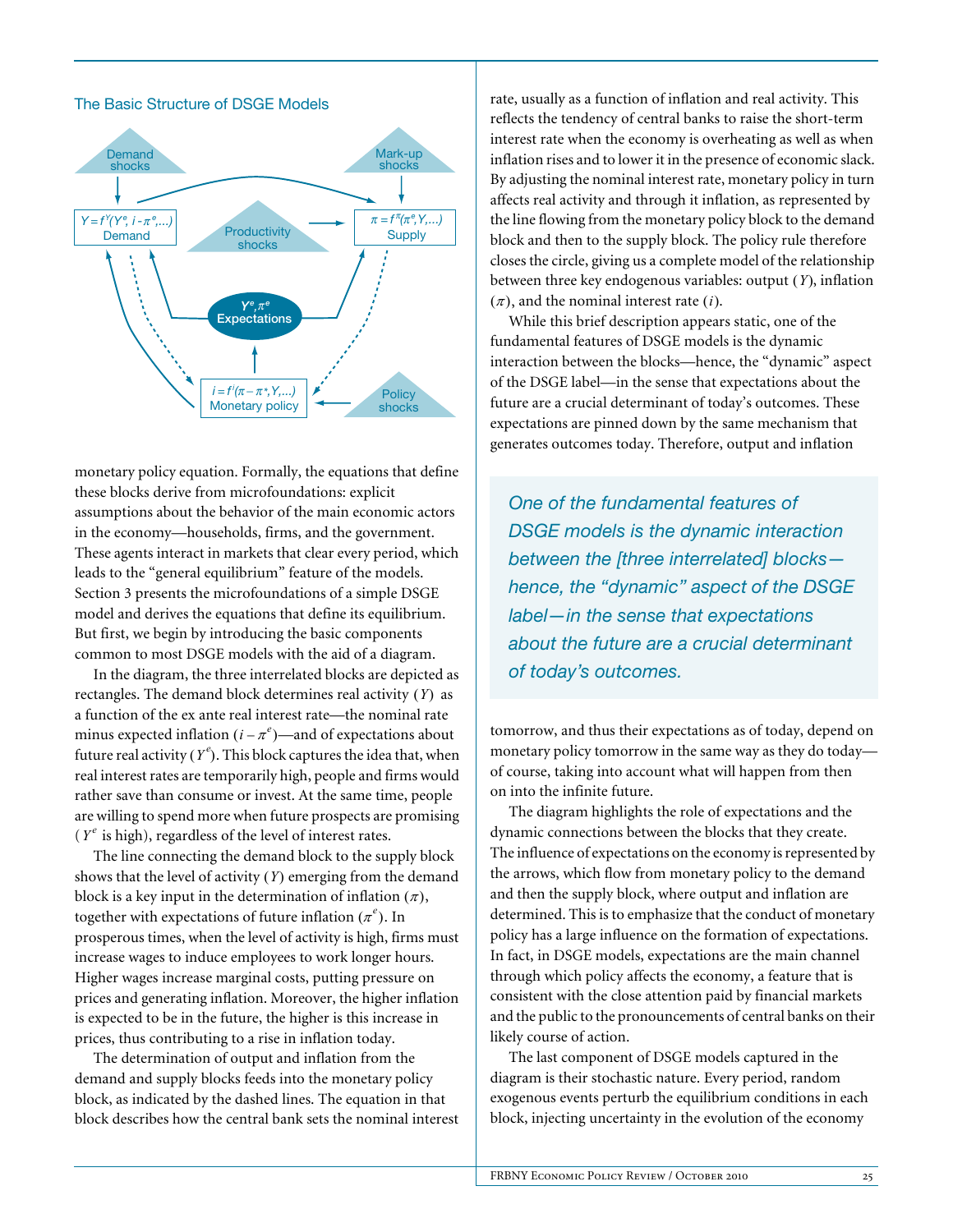and thus generating economic fluctuations. Without these shocks, the economy would evolve along a perfectly predictable path, with neither booms nor recessions. We represent these shocks as triangles, with arrows pointing toward the equilibrium conditions on which they directly impinge. Markup and productivity shocks, for example, affect the pricing and production decisions of firms that underlie the supply block, while demand shocks capture changes in the willingness of households to purchase the goods produced by those firms.

## 3. Microfoundations of a Simple DSGE MODEL

We present the microfoundations of a small DSGE model that is simple enough to fit closely into the stylized structure outlined in our diagram. Our objective is to describe the basic components of DSGE models from a more formal perspective, using the mathematical language of economists, but avoiding unnecessary technical details. Despite its simplicity, our model is rich enough to provide a satisfactory empirical account of the evolution of output, inflation, and the nominal interest rate in the United States in the last twenty years, as we discuss in the next section.

Given the constraints we impose on this treatment for the sake of simplicity, our model lacks many features that are standard in the DSGE models that central banks typically use. For example, we ignore the process of capital accumulation,

*Despite its simplicity, our model is rich enough to provide a satisfactory empirical account of the evolution of output, inflation, and the nominal interest rate in the United States in the last twenty years.* 

which would add another dimension—investment decisions by firms—to the economy's demand block. Nor do we attempt to model the labor market in detail: for example, we make no distinction between the number of hours worked by each employee and the number of people at work, an issue that is hard to overlook in a period with unemployment close to 10 percent. Finally, we exclude any impediment to the smooth functioning of financial markets and assume that the central bank can perfectly control the short-term interest rate—the only relevant rate of return in the economy. The 2008 financial crisis has proved that this set of assumptions can fail miserably

in some circumstances and has highlighted the need for a more nuanced view of financial markets within the current generation of DSGE models, as we observe in our introduction.

# 3.1. The Model Economy

Our model economy is populated by four classes of agents: a representative household, a representative final-goodproducing firm (*f*-firm), a continuum of intermediate firms  $(i$ -firms) indexed by  $i \in [0, 1]$ , and a monetary authority. The household consumes the final good and works for the *i*-firms. Each of these firms is a monopolist in the production of a particular intermediate good *i*, for which it is thus able to

*Our model economy is populated by four classes of agents: a representative household, a representative final-goodproducing firm, . . . a continuum of intermediate firms, . . . and a monetary authority.*

set the price. The *f*-firm packages the differentiated goods produced by the *i*-firms and sells the product to households in a competitive market. The monetary authority sets the nominal interest rate.

The remainder of this section describes the problem faced by each economic agent, shows the corresponding optimization conditions, and interprets the shocks that perturb these conditions. These optimization conditions result in dynamic relationships among macroeconomic variables that define the three model blocks described above. Together with market clearing conditions, these relationships completely characterize the equilibrium behavior of the model economy.

# 3.2. Households and the Aggregate Demand Block

At the core of the demand side of virtually all DSGE models is a negative relationship between the real interest rate and desired spending. In our simple model, the only source of spending is consumption. Therefore, the negative relationship between the interest rate and demand emerges from the consumption decision of households.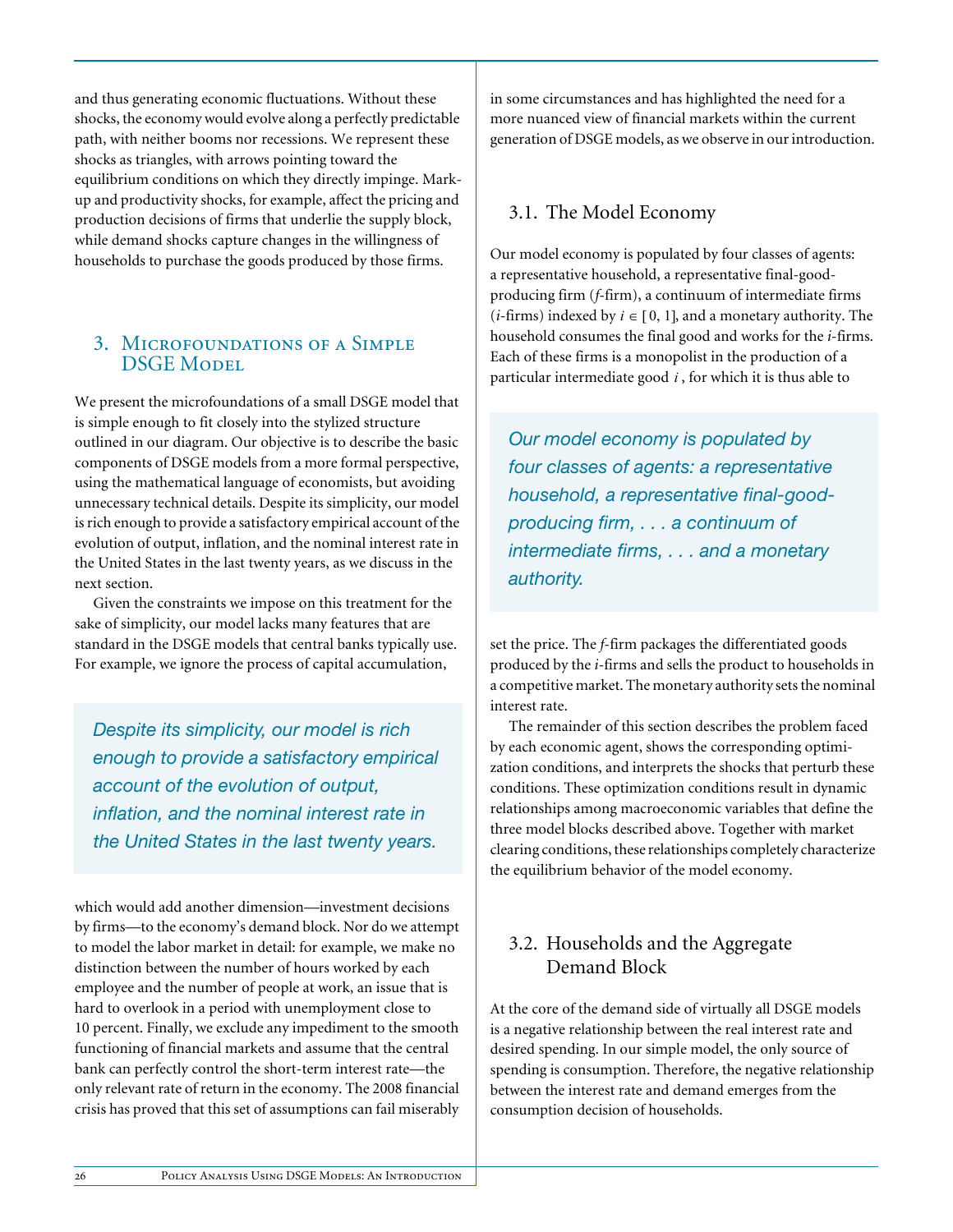We model this decision as stemming from the optimal choice of a very large representative household—the entire U.S. population—which maximizes its expected discounted lifetime utility, looking forward from an arbitrary date  $t_0$ 

$$
\left\{ B_{t_0+s, C_{t_0+s, [H_{t_0+s}(i)]} \atop -\eta C_{t_0+s-1}) - \int_0^1 v(H_{t_0+s}(i))di \right\}
$$

subject to the sequence of budget constraints

$$
P_t C_t + \frac{B_t}{R_t} \leq B_{t-1} + \int_0^1 w_t(i) H_t(i) di,
$$

for  $t = t_0, t_0 + 1, \ldots, \infty$ , and given  $B_{t_0-1}$ . The members of this household, we call them "Americans," like consumption,  $C_t$ , but dislike the number of hours they spend at work,  $H_t$  , to an extent described by the convex function  $\nu$ . The utility flow from consumption depends on current as well as past consumption, with a coefficient  $\eta$ . As a result of this "habit," consumers are unhappy if their current consumption is low, but also if it falls much below the level of their consumption in the recent past. To afford consumption, Americans work a certain amount of hours  $H_t(i)$  in each of the *i*-firms, where they earn an hourly nominal wage  $W_t(i)$  which they take as given when deciding how much to work. $5$  With the income thus earned, they can purchase the final good at price  $P_t$  or save by accumulating one-period discount government bonds  $B_t$ , whose gross rate of return between  $t$  and  $t + 1$  is  $R_t$ .

From the perspective of time  $t$ , the household discounts utility in period  $t + 1$  by a time-varying factor  $\beta b_{t+1}/b_t$ , where  $b_{t+1}/b_t$  is an exogenous stochastic process. Changes in  $b_{t+1}/b_t$ represent shocks to the household's impatience. When  $b_{t+1}$ increases relative to  $b_t$ , for example, the household cares more about the future and thus wishes to save more and consume less today, everything else equal. In this respect,  $b_{t+1}/b_t$  acts as a traditional *demand shock*, which affects desired consumption and saving exogenously. A persistent increase in  $b_{t+1}/b_t$  is one way of interpreting the current macroeconomic situation in the United States, in which households have curtailed their consumption—partly to build their savings. Of course, in reality there are many complex reasons behind this observed change in behavior, and an increase in people's concern about the future is surely one of them. For simplicity, the model focuses on this one reason exclusively.

 $<sup>5</sup>$  In equilibrium, the wage—and thus the number of hours worked—will settle</sup> at the level at which the supply of labor by the household equals the demand of labor by firms. This labor demand in turn is determined by the need of firms to hire enough workers to satisfy the demand for their products, as we describe in the next section.

To find the solution to the optimal problem above, we form the Lagrangian

$$
L = E_{t_0} \sum_{s=0}^{\infty} \left\{ \beta^s \left[ b_{t_0+s} \left( \log (C_{t_0+s} - \eta C_{t_0+s-1}) \right) \right. \\ \left. - \int_0^1 v (H_{t_0+s}(i)) \, di \right) \\ \left. - \Lambda_{t_0+s} (P_{t_0+s} C_{t_0+s} + B_{t_0+s} R_{t_0+s}^{-1}) \right. \\ \left. - B_{t_0+s-1} - \int_0^1 W_{t_0+s}(i) H_{t_0+s}(i) \, di \right) \right] \right\},
$$

with first-order conditions

(3.1a) 
$$
\frac{\partial L}{\partial B_t} : \Lambda_t = \beta E_t [\Lambda_{t+1}] R_t
$$

$$
(3.1b) \qquad \frac{\partial L}{\partial C_t} : \frac{\Lambda_t}{b_t} P_t = \frac{1}{C_t - \eta C_{t-1}} - \eta E_t \left[ \frac{\beta b_{t+1}/b_t}{C_{t+1} - \eta C_t} \right].
$$

for  $t = t_{0, t_{0+1}, \ldots} \infty$  and

(3.2) 
$$
\frac{\partial L}{\partial H_t(i)}: \frac{v'(H_t(i))}{\Lambda_t/b_t} = W_t(i)
$$

for  $t = t_0, t_{0+1}, \ldots \infty$  and  $\forall i \in [0, 1]$ , together with the sequence of budget constraints.

These conditions yield a fully state-contingent plan for the household's choice variables—how much to work, consume, and save in the form of bonds—looking forward from the planning date  $t_0$  and into the foreseeable future. At any point in time, the household is obviously uncertain about the way in which this future will unfold. However, we assume that the household is aware of the kind of random external events, or shocks, that might affect its decisions and, crucially, that it knows the probability with which these shocks might occur. Therefore, the household can form expectations about future outcomes, which are one of the inputs in its current choices. We assume that these expectations are rational, meaning that they are based on the same knowledge of the economy and of the shocks that buffet it as that of the economist constructing the model. We use the notation  $E_t[X_{t+s}]$  to denote expectations formed at time  $t$  of any future variable  $X_{t+s}$ , as in equations 3.1, for example. The optimal plan, then, is a series of instructions on how to behave in response to the realization of each shock, given expectations about the future, rather than a one-time decision on exactly how much to work, consume, and save on each future date.

Together, the optimality conditions in equations 3.1 establish the negative relationship between the interest rate and desired consumption that defines the demand side of the model. The nature of this relationship is more transparent in the special case of no habit in consumption ( $\eta = 0$ ), when we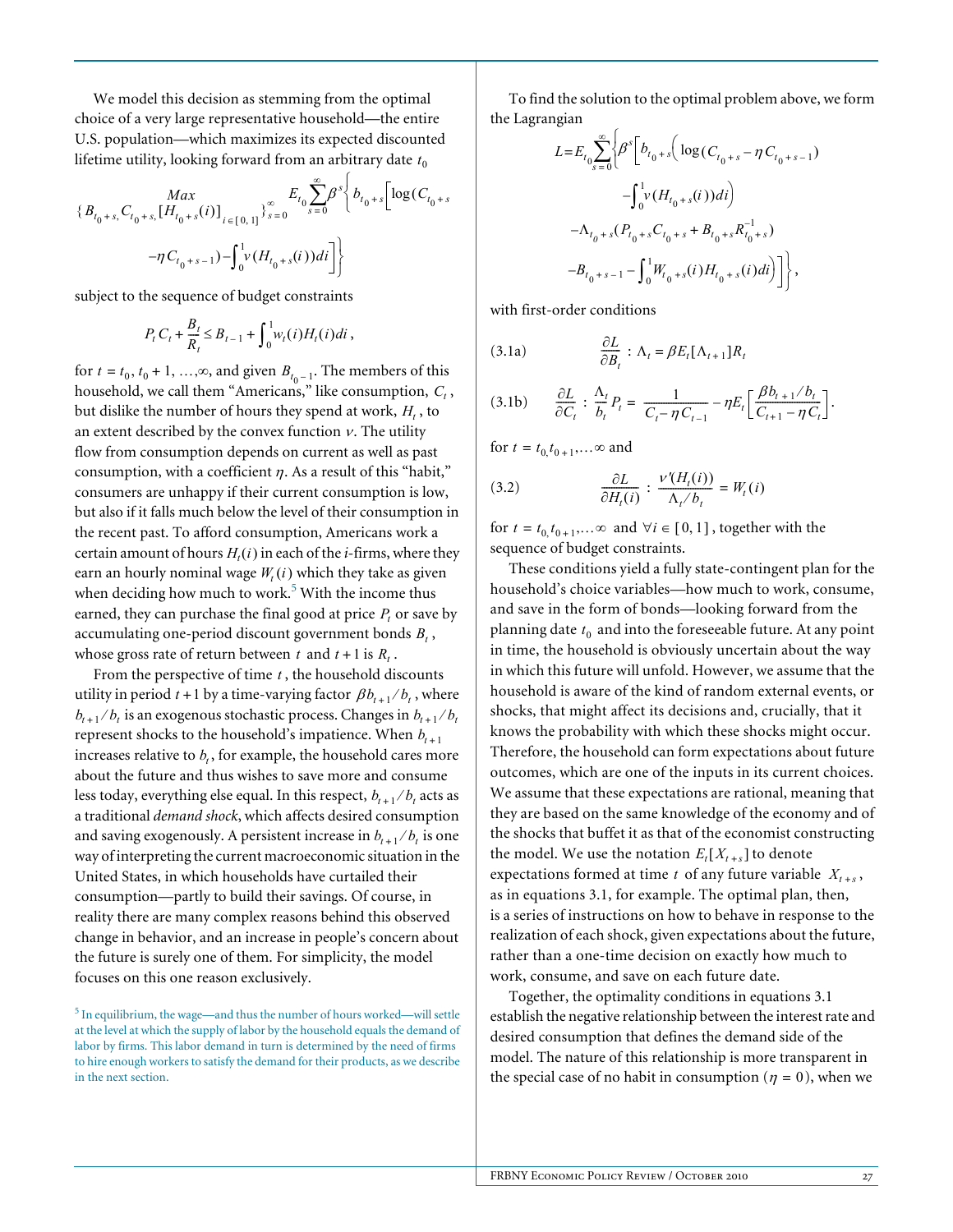can combine the two equations to obtain

(3.3) 
$$
\frac{1}{C_t} = E_t \left[ \frac{\beta b_{t+1}}{b_t} \frac{1}{C_{t+1}} \frac{R_t}{P_{t+1} / P_t} \right].
$$

According to this so-called Euler equation, desired consumption decreases when the (gross) real interest rate  $\left(\frac{R_t}{P_{t+1}/P_t}\right)$  increases, when expected future consumption decreases, and when households become more patient

 $(b_{t+1}$  rises). A log-linear approximation of the Euler equation (3.3), after some manipulation, gives

(3.4) 
$$
y_t = E_t y_{t+1} - (i_t - E_t \pi_{t+1}) - \delta_t,
$$

where  $\pi_t \equiv \log P_t / P_{t-1}$  is the quarterly inflation rate,  $i_t \equiv \log R_t$ is the continuously compounded nominal interest rate,  $\delta_t = E_t \log(\beta b_{t+1}/b_t)$  is a transformation of the demand shock, and  $y_t \equiv \log Y_t$  is the logarithm of total output. In this expression, we can substitute consumption of the final good  $C_t$ with its output  $Y_t$  because in our model consumption is the only source of demand for the final good. Therefore, market clearing implies  $Y_t = C_t$ .

In this framework, equation 3.4 is similar to a traditional IS equation, since it describes the relationship between aggregate activity  $y_t$  and the ex ante real interest rate  $i_t - E_t \pi_{t+1}$ , which must hold for the final-good market to clear. Unlike a traditional IS relationship, though, this equation is dynamic and forward looking, as it involves current and future expected variables. In particular, it establishes a link between current output and the entire future expected path of real interest rates, as we see by solving the equation forward

(3.5) 
$$
y_t = -E_t \sum_{s=0}^{\infty} (i_{t+s} - \pi_{t+s+1} - \delta_{t+s}).
$$

Through this channel, expectations of future monetary policy directly affect current economic conditions. In fact, this equation shows that future interest rates are just as important to determine today's output as the current level of the shortterm rate, as we describe in our discussion of the role of policy expectations.

In our full model, the Euler equation is somewhat more complicated than in equation 3.4 because of the consumption habit ( $\eta \neq 0$ ), which is a source of richer, and more realistic, output dynamics in response to changes in the interest rate. Nevertheless, these more intricate dynamics do not change the qualitative nature of the relationship between real rates and demand.

The third first-order condition of the household optimization problem, equation 3.2, represents the labor supply decision. It says that Americans are willing to work more hours in firms that pay a higher wage and at times when wages are higher, at least for differences in wages modest enough to have no significant effect on their income.<sup>6</sup> Large wage changes, in fact, would trigger an income effect and lead the now richer workers to curtail their labor supply. Mathematically, workers with higher income could afford more consumption, which would lead to a drop in the marginal utility  $\Lambda_t$  and thus to a decrease in labor supply at any given wage level.

We can think of the labor supply schedule (equation 3.2) as a relationship determining the wage that firms must pay to induce Americans to work a certain number of hours. In prosperous times, when demand is high and firms are producing much, firms require their labor force to work long hours and they must correspondingly pay higher hourly wages. This is an important consideration in the production and pricing decisions of firms, as we discuss in the next section.

## 3.3. Firms and the Aggregate Supply Block

The supply block of a DSGE model describes how firms set their prices as a function of the level of demand they face. Recall that in prosperous times, demand is high and firms must pay their workers higher wages. As a result, their costs increase as do their prices. In the aggregate, this generates a positive relationship between inflation and real activity.

In terms of microfoundations, establishing this relationship requires some work, since firms must have some monopoly power to set prices. This is why our production structure includes a set of monopolistic *i*-firms, which set prices, as well as an *f*-firm, which simply aggregates the output of the *i*-firm into the final consumption good. Because all the pricing action occurs within the *i*-firms, we focus on their problem and omit that of the *f*-firm.

Intermediate firm *i* hires  $H_t(i)$  units of labor of type *i* on a competitive market to produce  $Y_t(i)$  units of intermediate good *i* with the technology

(3.6) 
$$
Y_t(i) = A_t H_t(i),
$$

where  $A_t$  represents the overall efficiency of the production process. We assume that  $A_t$  follows an exogenous stochastic process, whose random fluctuations over time capture the unexpected changes in productivity often experienced by modern economies—for example, the productivity boom in the mid-1990s that followed the mass adoption of information technology. We call this process an aggregate *productivity shock*, since it is common to all firms.

<sup>6</sup> Labor supply is upward sloping because  $\nu'$  is an increasing function, as  $\nu$  is convex. In other words, people dislike working an extra hour more intensely when they are already working a lot rather than when they are working little.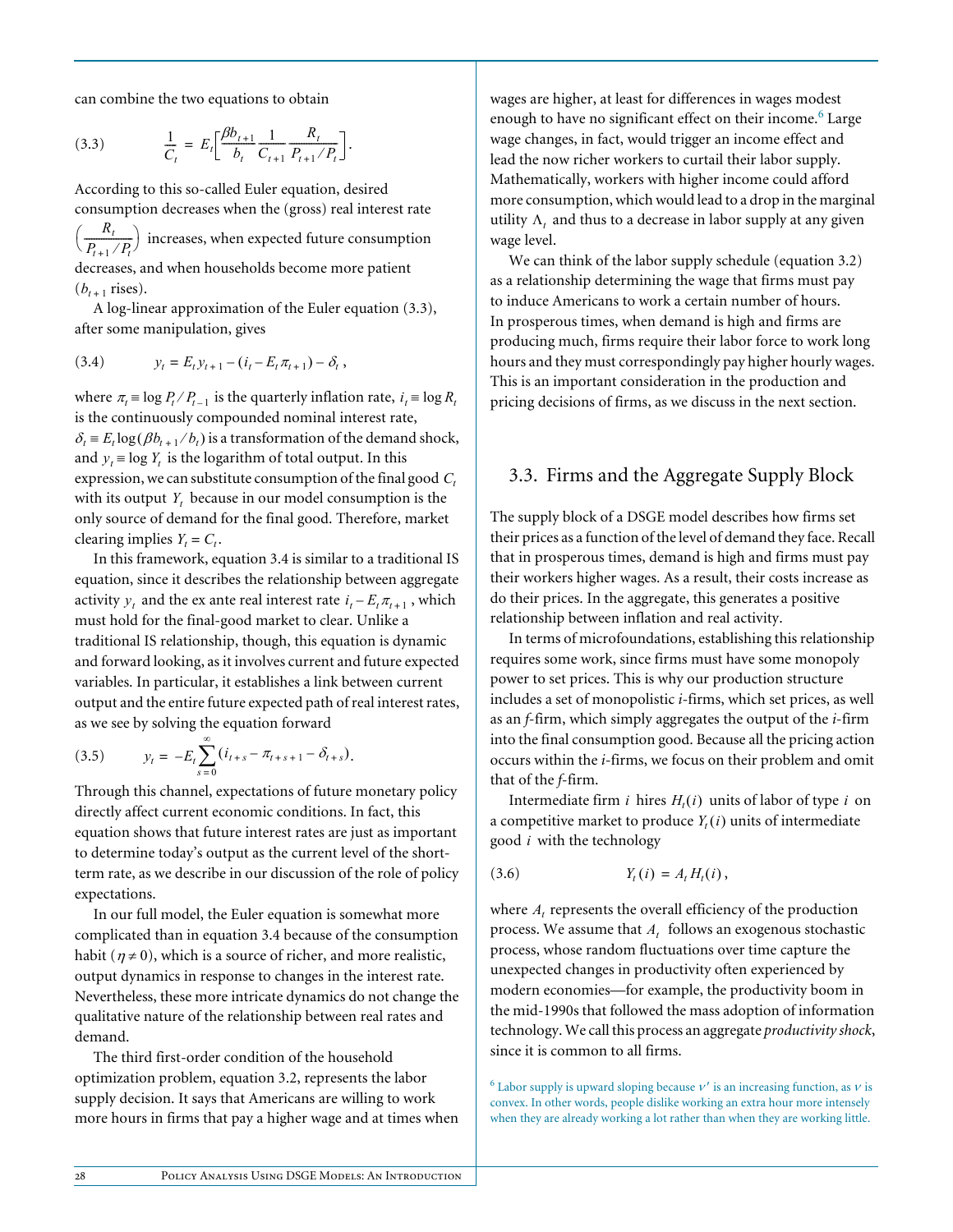The market for intermediate goods is monopolistically competitive, as in Dixit and Stiglitz (1977), so firms set prices subject to the requirement that they satisfy the demand for their good. This demand comes from the *f*-firm and takes the form

(3.7) 
$$
Y_{t}(i) = Y_{t}\left(\frac{P_{t}(i)}{P_{t}}\right)^{-\theta_{t}},
$$

where  $P_t(i)$  is the price of good *i* and  $\theta_t$  is the elasticity of demand. When the relative price of good  $i$  increases, its demand falls relative to aggregate demand by an amount that depends on  $\theta_t$ .

Moreover, we assume that firms change their prices only infrequently. The fact that firms do not adjust prices continuously, but leave them unchanged in some cases for long periods of time, should be familiar from everyday experience and is well established in the economic literature (for example, Bils and Klenow [2004]; Nakamura and Steinsson [2008]). To model this fact, we follow Calvo (1983) and assume that in every period only a fraction  $1 - \alpha$  of firms is free to reset its price while the remaining fraction maintains its old price.<sup>7</sup>

The subset of firms that are able to set an optimal price at  $t$ , call it  $\Omega_t \subset [0, 1]$ , maximize the discounted stream of expected future profits, taking into account that s periods from now there is a probability  $\alpha^s$  that they will be forced to retain the price chosen today. The objective function of each of these firms is therefore

$$
\max_{P_{t}(i)} E_{t} \sum_{s=0}^{\infty} \alpha^{s} \frac{\beta^{s} \Lambda_{t+s}}{\Lambda_{t}} \{P_{t}(i)Y_{t+s}(i) - W_{t+s}(i)H_{t+s}(i)\}
$$

for all  $i \in \Omega_t$ , subject to the production function 3.6 and to the additional constraint that they must satisfy the demand for their product at every point in time

(3.8)  $Y_{t+s}(i) = Y_{t+s} \left(\frac{P_t(i)}{P}\right)^{-\theta_{t+s}},$  $= Y_{t+s} \left( \frac{P_t(i)}{P_{t+s}} \right)^{-\theta_{t+s}}$ 

for  $s = 0, 1, \ldots, \infty$ . Profits, which are given by total revenue at the price chosen today,  $P_t(i) Y_{t+s}(i)$  minus total costs  $W_{t+s}(i)H_{t+s}(i)$ , are discounted by the multiplier  $\beta^s \Lambda_{t+s}/\Lambda_t$ , sometimes called a stochastic discount factor, which translates dollar profits in the future into a current dollar value.

The first-order condition of this optimization problem is

$$
(3.9)\ E_{t} \sum_{s=0}^{\infty} (\alpha \beta)^{s} \Lambda_{t+s} Y_{t+s} P_{t+s}^{\theta_{t+s}-1} \left[ P_{t}^{*}(i) - \mu_{t+s} \frac{W_{t+s}(i)}{A_{t+s}} \right] = 0,
$$

for all  $i \in \Omega_t$ , where  $P_t^*(i)$  denotes the optimal price chosen by firm *i*,  $W_{t+s}(i) / A_{t+s}$  is the firm's nominal marginal cost at time *t* + *s*, and  $\mu_{t+s} = \frac{\theta_{t+s} - 1}{\rho}$  is its desired mark-up—the mark-up  $=\frac{b_{t+s}-1}{\theta_{t+s}}$ 

it would charge if prices were flexible. As rational monopolists, optimizing firms set their price as a mark-up over their marginal cost. However, this relationship holds in expected present discounted value, rather than every period, since a price chosen at time  $t$  will still be in effect with probability  $\alpha^s$ in period  $t + s$ .

We can rewrite the marginal cost of a firm that at time  $t + s$ is still forced to retain the price  $P_t(i)$  as

$$
(3.10) \tS_{t+s}(i) = \frac{W_{t+s}(i)}{A_{t+s}} = \frac{V'[H_{t+s}(i)]}{\Lambda_{t+s}/b_{t+s}} \frac{1}{A_{t+s}} = \frac{V'\left(\frac{Y_{t+s}}{A_{t+s}}\left(\frac{P_t(i)}{P_{t+s}}\right)^{-\theta_{t+s}}\right)}{A_{t+s}\Lambda_{t+s}/b_{t+s}},
$$

where we use the labor supply relation 3.2 to substitute for the wage as well as the production function 3.6 and the demand function 3.8 to give us an expression for the labor demand  $H_{t+s}(i)$ .<sup>8</sup> Inserting this expression into the first-order condition 3.9, we see that the solution to the optimal pricing problem is the same for all firms in the set  $\Omega_t$ , since it depends only on the aggregate variables {  $Y_{t+s}, A_{t+s}, P_{t+s}, \Lambda_{t+s}$ } $\int_{s=0}^{\infty}$ . We denote this common optimal price as  $P_t^*$ .

The equation for the desired mark-up— $\mu_{t+s} = \frac{\theta_{t+s}-1}{\theta}$ , also  $=\frac{U_{t+s}-I}{\theta_{t+s}}$ 

known as Lerner's formula—says that monopolists facing a more rigid demand optimally charge a higher mark-up, and thus higher prices, since their clients are less sensitive to changes in the latter. We assume that this sensitivity—the elasticity of demand—and thus the desired mark-up, follows an exogenous stochastic process. Positive realizations of this *desired mark-up shock*, which correspond to a fall in the elasticity of demand, represent an increase in firms' market power, to which they respond by increasing their price.

Equation 3.9, together with the definition of the aggregate price level as a function of newly set prices  $P_t^*$  and of the past price index *Pt* – <sup>1</sup> 1

$$
P_{t} = [(1 - \alpha) P_{t}^{*^{(1 - \theta_{t})}} + \alpha P_{t-1}^{1 - \theta_{t}}]
$$

yields an approximate New Keynesian Phillips curve—a relationship between current inflation, future expected inflation, and real marginal cost—of the form

(3.11) 
$$
\pi_t = \xi s_t + \beta E_t \pi_{t+1} + u_t,
$$

where  $u_t = \xi \log u_t$  is a transformation of the mark-up shock and  $s_t \equiv \log(S_t/P_t)$  is the logarithm of the *real* marginal cost.<sup>9</sup> The sensitivity of inflation to changes in the marginal cost,  $\xi$ , depends on the frequency of price adjustment  $\alpha$ , as well as on

<sup>&</sup>lt;sup>7</sup> In our estimated model in Section 5, we actually assume that the  $\alpha$  fraction of firms that cannot choose their price freely can in fact adjust it in part to catch up with recent inflation. This assumption improves the model's ability to fit the data on inflation, but it would complicate our presentation of the model's microfoundations without altering its basic message.

<sup>&</sup>lt;sup>8</sup> These substitutions are equivalent to "solving" for equilibrium in the labor market.

<sup>&</sup>lt;sup>9</sup> Variables are in logarithms, because equation 3.11, like equation 3.4, is obtained by a log-linear approximation.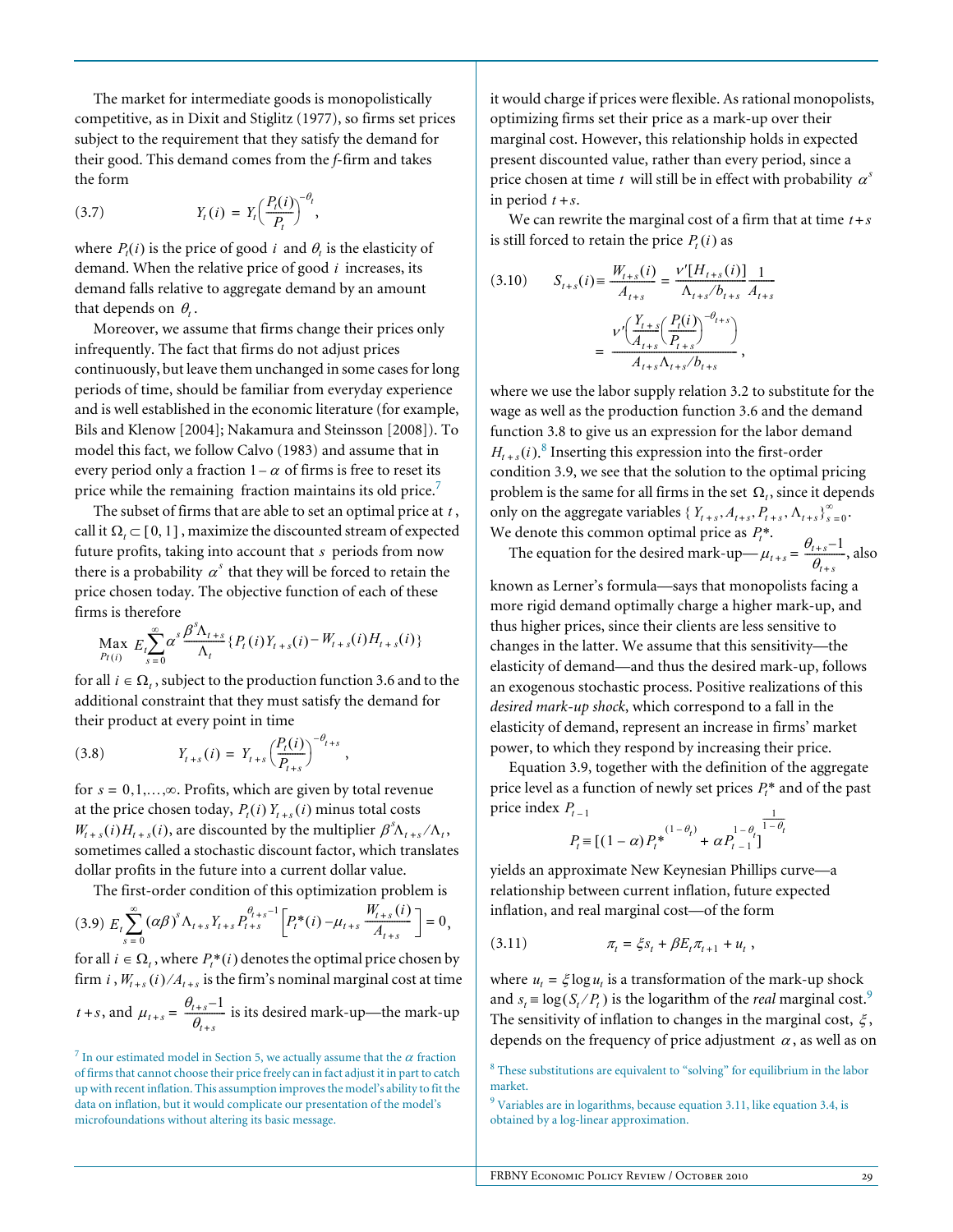other structural parameters, according to  $\xi = \frac{(1-\alpha)(1-\alpha\beta)}{\alpha(1+\omega\theta)}$ , where  $\omega = \frac{v''H}{v'}$  is the elasticity of the marginal disutility of work, while  $\theta$  is the average value of the elasticity of demand  $\theta_t$ .

 This Phillips curve, together with the expression for marginal costs (3.10), provides the relationship between inflation and real activity that defines the supply block of the model. In fact, we see from equation 3.10 that marginal cost depends on the level of aggregate activity, among other factors. Higher economic activity leads to higher wages and marginal costs. Thus, firms increase their prices, boosting aggregate inflation.

Another important feature of the Phillips curve is that it is forward looking, just as the Euler equation in the previous section is. As in that case, therefore, we can iterate equation 3.11 forward to obtain

$$
\pi_t = E_t \sum_{s=0}^{\infty} \beta^s (\xi s_{t+s} + u_{t+s}),
$$

which highlights how inflation today really depends on the entire future expected path of marginal costs, and through those, of real activity. But this path depends in turn on expectations about interest rates, and thus on the entire future course of monetary policy, as equation 3.5 shows. Hence, we have the crucial role of policy expectations for the determination of current economic outcomes in this model, a feature we discuss in Section 2.

## *Monetary Policy*

Recall that when the interest rate—current and expected—is low, people demand more consumption goods (equation 3.5). But if demand is high, firms' marginal costs increase and so do their prices. The end result is inflation. The opposite is true when the interest rate is high. But where does the interest rate come from? In DSGE models, as in the real world, the shortterm interest rate is set by monetary policy. In practice, this is a decision made by a committee (the Federal Reserve's Federal Open Market Committee, or FOMC) using various inputs: large data sets, projections from several models, and the judgment of policymakers. Despite the apparent complexity of the process, Taylor (1993) famously demonstrated that it can be reasonably well approximated by assuming that the Federal Reserve raises the federal funds rate when inflation and/or output is "high" with respect to some baseline. This behavior is assumed in almost all variants of DSGE models, although the definition of the appropriate baselines is somewhat controversial.

In our model, we assume that interest rates are set according to the policy rule

(3.12) 
$$
i_{t} = \rho i_{t-1} + (1 - \rho)[r_{t}^{e} + \pi_{t}^{*} + \phi_{\pi}(\pi_{t}^{4Q} - \pi_{t}^{*}) + \phi_{y}(y_{t} - y_{t}^{e})] + \varepsilon_{t}^{i},
$$

where  $r_t^e$ ,  $\pi_t^*$ , and  $y_t^e$  are the baselines for the real interest rate, inflation, and output, respectively, and  $\pi_t^{4Q} \equiv (\log P_t/P_{t-4})$  is the rate of inflation over the previous four quarters. The monetary policy shock  $\varepsilon_t^i$ , a random variable with mean zero, captures any deviation of the observed nominal interest rate from the value suggested by the rule. This rule implies that, if inflation and output rise above their baseline levels, the nominal interest rate is lifted over time above its own baseline,  $r_t^e + \pi_t^*$ , by amounts dictated by the parameters  $\varphi_\pi$  and  $\varphi_y$  and at a speed that depends on the coefficient  $\rho$  . The higher policy rate, which is expected to persist even after output and inflation have returned to normal, exerts a restraining force on the

*When output is at its efficient level, inflation is not stable, as policymakers would like it to be, but fluctuates because of the presence of mark-up shocks. This is the essence of the monetary policy trade-offs in the economy.*

economy—curbing demand, marginal costs, and inflation. In this respect,  $\pi_t^*$  and  $y_t^e$  can be regarded as targets of monetary policy—the levels of inflation and output that the central bank considers consistent with its mandate—and therefore do not elicit either a restrictive or a stimulative policy.

In equation 3.12, we denote the central bank's objective in terms of production as  $y_t^e$ , the "efficient" level of output. This unobserved variable can be derived from the microfoundations of the model.<sup>10</sup> It represents the level of output that would prevail in the economy if we could eliminate at once all distortions—namely, force the *i*-firms to behave competitively rather than as monopolists and allow them to change their prices freely. The level of activity that would result from such a situation is ideal from the perspective of the representative household in the model, as its name suggests. This is what makes it a suitable target for monetary policy. However, when output is at its efficient level, inflation is not stable, as policymakers would like it to be, but fluctuates because of the presence of mark-up shocks. This is the essence of the monetary policy trade-offs in the economy. Achieving the

<sup>10</sup> The precise mathematical definition of efficient output in the model is irrelevant for our purposes. We present in Section 4 an estimate of the behavior of this variable over the last twenty years.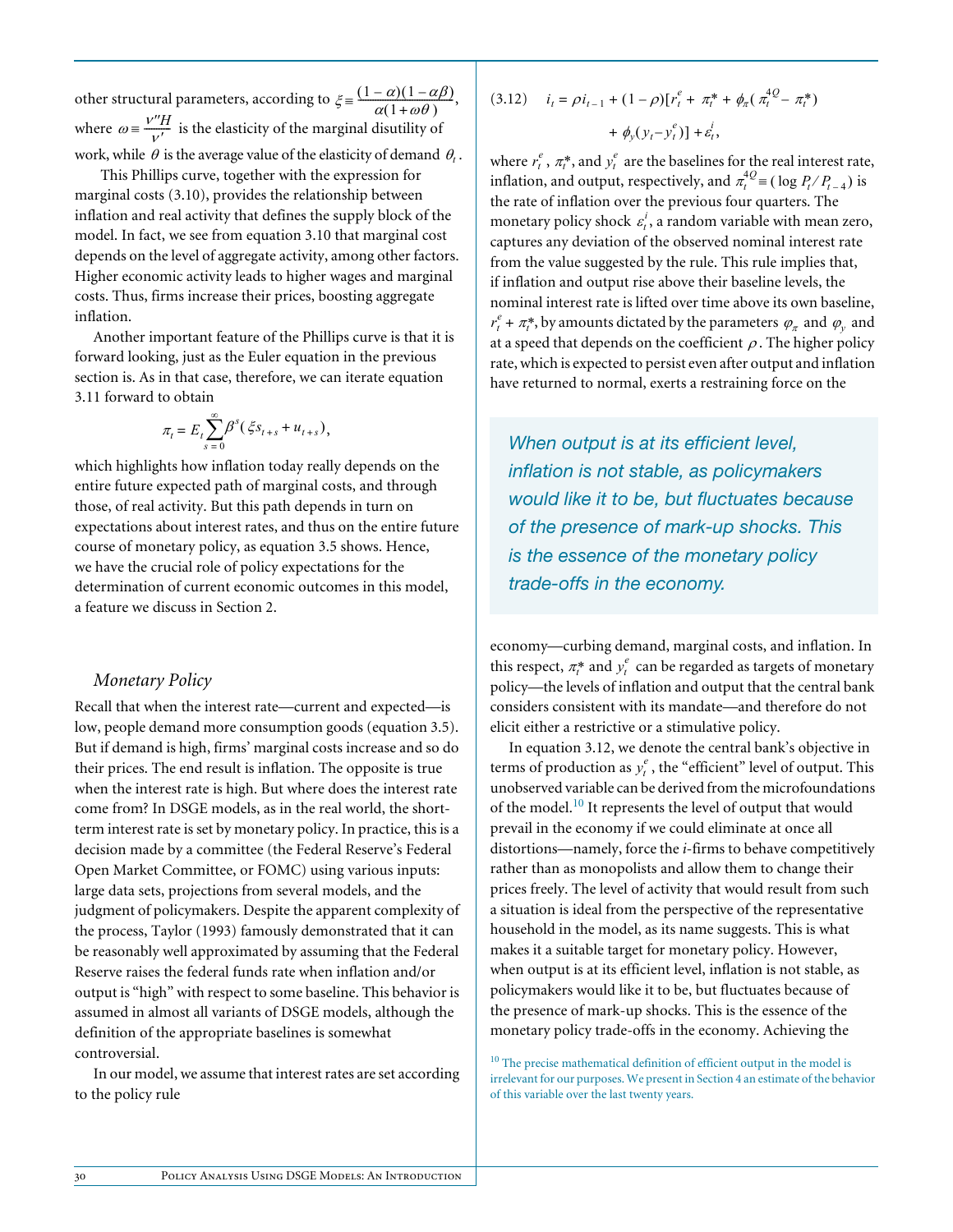efficient level of output requires undesirable movements in inflation. In contrast, a stable inflation implies deviations from the efficient level of output. The two objectives cannot be reconciled, but must be traded off of each other.

Related to the efficient level of output is the efficient real interest rate,  $r_t^e$ , which is the rate of return we would observe in the efficient economy described above. This definition implies that, when the actual real interest rate is at its efficient level and is expected to remain there in the future, output will also be at its efficient level. This is why we include  $r_t^e$  in our definition

of the baseline interest rate.

The other component of this baseline rate is the inflation target  $\pi_t^*$ . We allow this target to vary slowly over time to accommodate the fact that inflation hovered at about 4 percent for a few years around 1990 before declining to nearly 2 percent after the recession that ended in 1991. Nominal interest rates were correspondingly higher in the first period, thus implying a stable average for the real interest rate. We now present our estimate of the evolution of the inflation target.

## 4. Empirical Approach and Estimation Results

We estimate our model using data on the growth rate of real GDP to measure output growth,  $\varDelta y_t$ , the growth rate of the personal consumption expenditures chain price index excluding food and energy (core PCE) to measure inflation,  $\pi_t$ , and the quarterly average of the monthly effective federal funds rate to measure the nominal interest rate,  $i_t$ . We measure inflation by core PCE, rather than by a more comprehensive measure, because the monetary policy debate in the United States tends to focus on this index.

Our data span the period 1984:1 to 2007:4 (Chart 1). This is the longest possible data set over which it is reasonable to argue that U.S. monetary policy can be represented by a stable interest rate rule. It follows the period of extremely high interest rates in the early 1980s that brought inflation under control. However, in the first few years of this sample, inflation and the federal funds rate were still relatively high, with a fairly abrupt reduction taking place around the 1991 recession. We capture this low-frequency movement in inflation and the nominal interest rate by including the slow-moving inflation target  $\pi_t^*$  in the policy rule.

We use Bayesian methods to characterize the posterior distribution of the parameters of the model. This distribution combines the model's likelihood function with prior information on the parameters, using techniques surveyed, for

Chart 1 Observable Variables

Percent, annualized



Sources: Bureau of Economic Analysis; Board of Governors of the Federal Reserve System.

example, by An and Schorfheide (2007).<sup>11</sup> A discussion of these methods is beyond the scope of this article. Instead, we focus on the implications of these estimates for some key properties of the model. Our objective is to show that the estimated model provides a good fit to the data across many dimensions, but also to highlight some of the model's most notable shortcomings.

## 4.1. Moment Comparisons

We compare the second moments implied by the estimated model with those measured in the data. Table 1 presents the standard deviations of the observable variables, reported as annualized percentages. In the model column, we report the median and 5th and 95th percentiles of the standard deviations across draws from the model's posterior. This interval reflects the uncertainty on the structural parameters—and thus on the model-implied moments—encoded in the parameters' posterior distribution. In the data column, we report the median and 5th and 95th percentiles of the empirical standard deviations in the data. This interval represents the uncertainty on the true empirical moments because of the small sample available for their estimation.

Our model does a very good job replicating the volatilities in the data. It captures the standard deviation of output growth and replicates quite closely the volatility of the nominal interest rate, although it overestimates the standard deviation of

 $11$  The technical appendix provides information on the priors for the parameters.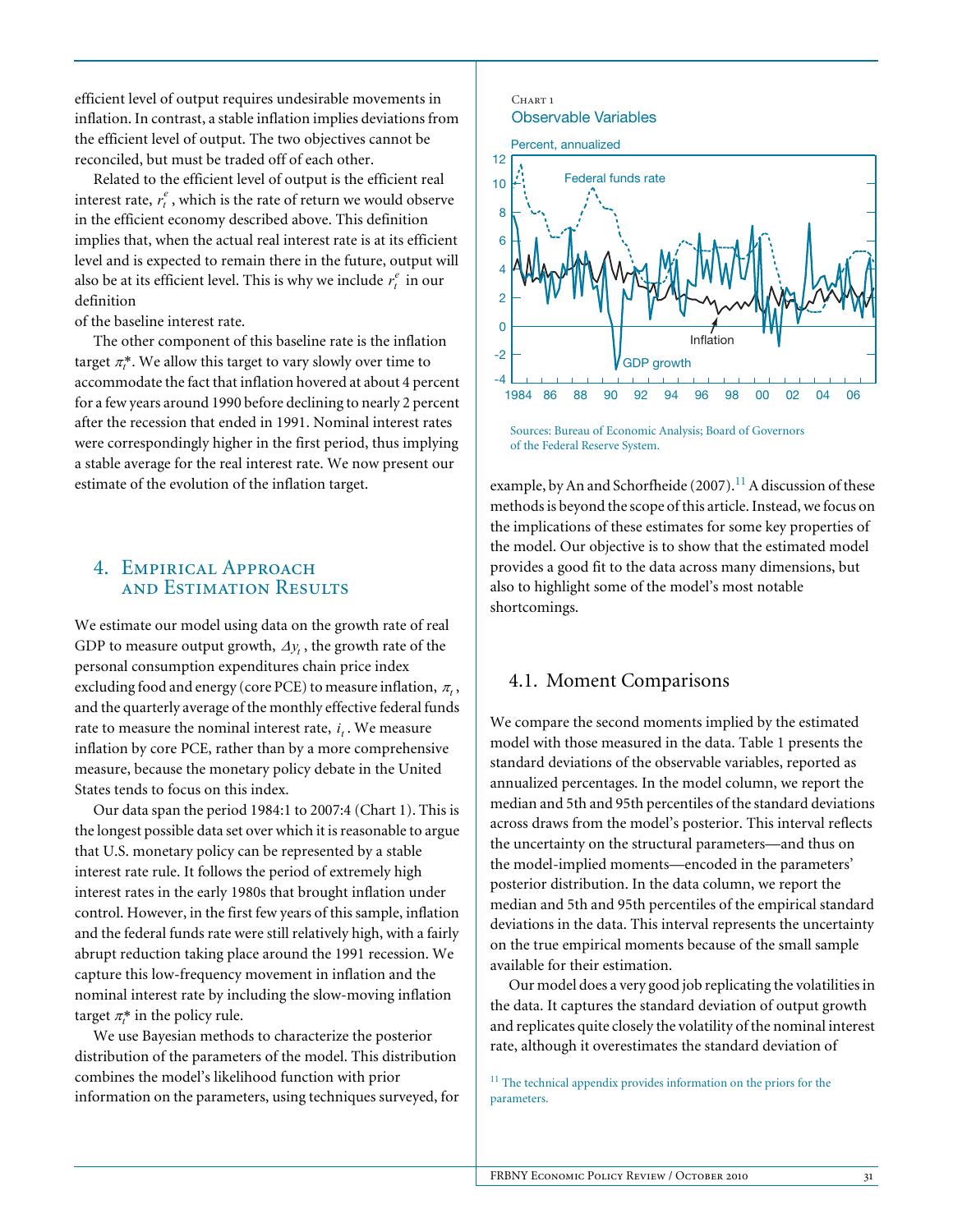#### TABLE<sub>1</sub> Model-Implied and Empirical Standard Deviations **Percent**

| Variable           | Model        | Data         |
|--------------------|--------------|--------------|
| GDP growth         | 2.03         | 2.03         |
|                    | [1.79, 2.37] | [1.74, 2.27] |
| Core PCE inflation | 1.41         | 1.15         |
|                    | [0.98, 2.40] | [0.67, 1.38] |
| Federal funds rate | 2.23         | 2.46         |
|                    | [1.61, 3.56] | [1.55, 2.94] |

Source: Authors' calculations.

Notes: The table reports the standard deviations of the observable variables. The model-implied standard deviations are medians across draws from the posterior; the 5th and 95th posterior percentiles across those same draws are in brackets. The empirical standard deviations are medians across bootstrap replications of a VAR(4) fit to the data; the 5th and 95th percentiles across those same replications are in brackets. PCE is personal consumption expenditures.

inflation. The ability of the model to accurately reproduce the volatility of the observable variables is not a preordained conclusion, even if we freely estimate the standard deviations of the shocks. The reason is that a likelihood-based estimator tries to match the entire autocovariance function of the data, and thus must strike a balance between matching standard deviations and all the other second moments—namely, autocorrelations and cross-correlations.

These other moments are displayed in Chart 2. The black line represents the model-implied correlation, with the shaded area representing a 90 percent posterior interval. The solid blue

*Our model does a very good job replicating the volatilities in the data. It captures the standard deviation of output growth and replicates quite closely the volatility of the nominal interest rate, although it overestimates the standard deviation of inflation.*

line is instead the correlation measured in the data, with a 90 percent bootstrap interval around this estimate represented by the dashed lines. The serial correlation of output growth in the model is very close to its empirical counterpart and well within the data-uncertainty band. For inflation and the interest rate, the model serial correlations are on the high end of the

band. This excessive persistence is a result of the low-frequency component in both variables associated with the inflation target, as we can infer from the variance decomposition in Table 2.

According to the model, shocks to the inflation target account for 85 percent of the unconditional variance of inflation and 38 percent of that of the nominal interest rate. Although we do not calculate a variance decomposition by frequency, we know that the contribution of the inflation target shock is concentrated at low frequencies, since this shock is very persistent (the posterior mean of its autocorrelation coefficient is 0.98). This finding suggests that the model faces a trade-off between accommodating the downward drift in inflation in the first part of our sample and providing a more balanced account of the sources of inflation variability.

The rest of the variance decomposition accords well with conventional wisdom. The productivity shock plays an

*According to the model, shocks to the inflation target account for 85 percent of the unconditional variance of inflation and 38 percent of that of the nominal interest rate. This finding suggests that the model faces a trade-off between accommodating the downward drift in inflation in the first part of our sample and providing a more balanced account of the sources of inflation variability.*

important role in accounting for the volatility of output growth, although the demand shock and the monetary policy shocks (interest rate plus inflation target) are also nonnegligible. Moreover, the demand shock accounts for more than half of the variance of the nominal interest rate. Finally, mark-up shocks play a minor role as sources of volatility. This finding has potentially important policy implications, since in the model mark-up shocks are the only source of the aforementioned policy trade-off between inflation and real activity.

Returning now to the cross-correlations in Chart 2, we see that the model is quite successful in capturing the lead-lag relationships in the data. In our sample, there is no statistically significant predictability of future inflation through current output *growth*, a pattern that is reproduced by the model. The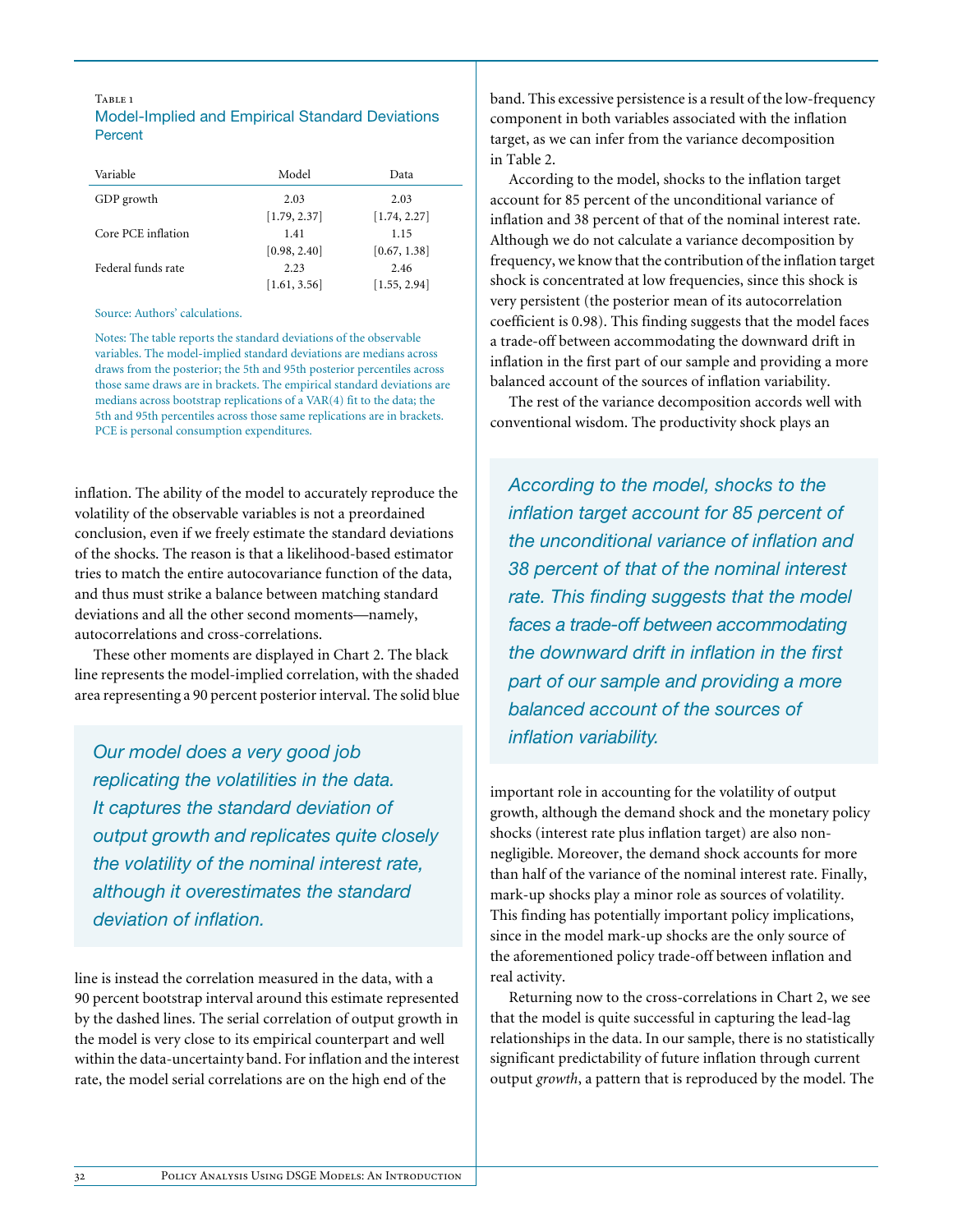

Source: Authors' calculations.

Notes: The black line represents the median model-implied correlation across draws from the posterior; the shaded area represents the interval between the 5th and 95th percentiles across those same draws. The solid blue line represents the median autocorrelation across bootstrap replications of a VAR(4) fit to the data; the dashed blue lines represent the interval between the 5th and 95th percentiles across those same replications. Each statistic is calculated at horizons  $k = 0, \ldots 8$  for autocorrelations and at horizons  $k = -8, \ldots, 0, \ldots 8$  for cross-correlations.

model also reproduces the positive correlation between inflation and the nominal interest rate present in the data both in the leads and in the lags (the middle right panel of the chart). The positive correlation between current interest rates and future inflation might seem puzzling at first. We would expect higher interest rates to bring inflation down over time, which should make the correlation negative. However, over our

sample, this negative relationship is confounded by the lowfrequency positive comovement between inflation and the nominal interest rate induced by the Fisher effect. Recall that inflation and the nominal interest rate in fact are persistently above their unconditional sample average over the first third of the sample and are persistently below it after about 1992.

The bottom right panel of Chart 2 reports the dynamic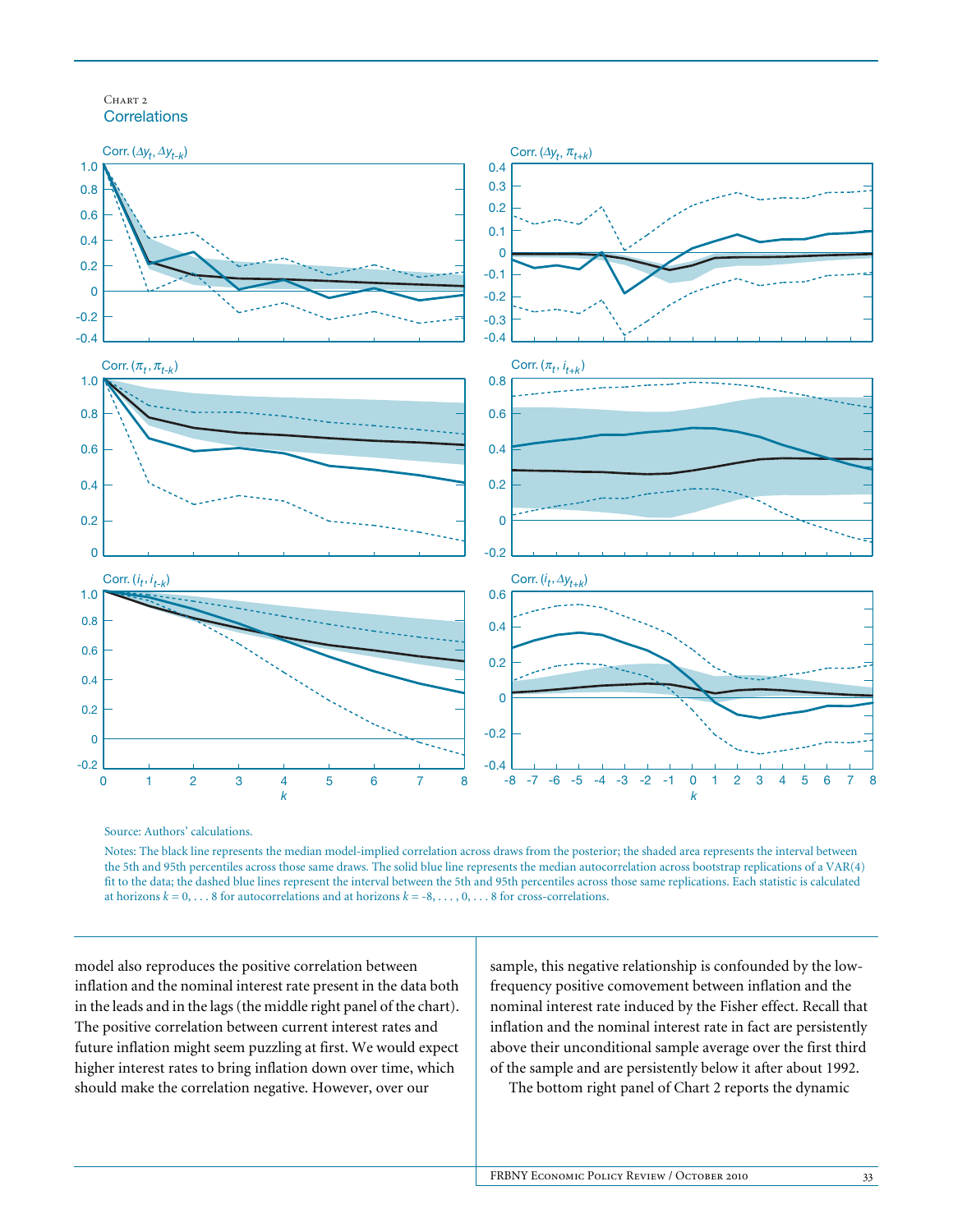#### TABLE 2 Variance Decomposition **Percent**

|                    |            |              | <b>Shocks</b> |                      |                         |
|--------------------|------------|--------------|---------------|----------------------|-------------------------|
| Variable           | Demand     | Productivity | Mark-Up       | <b>Interest Rate</b> | <b>Inflation Target</b> |
| GDP growth         | 0.20       | 0.56         | 0.07          | 0.04                 | 0.13                    |
|                    | [.13, .28] | [.45, .67]   | [.04, .10]    | [.02, .06]           | [.07, .19]              |
| Core PCE inflation | 0.04       | 0.01         | 0.10          | 0.00                 | 0.85                    |
|                    | [.01, .06] | .00, .02]    | [.04, .17]    | [.00, .01]           | [.76, .94]              |
| Federal funds rate | 0.54       | 0.06         | 0.01          | 0.01                 | 0.38                    |
|                    | [.32, .76] | .00, .13]    | [.00, .02]    | [.01, .02]           | [.16, .61]              |

Source: Authors' calculations.

Notes: The table reports the share of the unconditional variance of each observable variable contributed by each shock. The point estimates are medians across draws from the posterior; the 5th and 95th posterior percentiles across those same draws are in brackets. PCE is personal consumption expenditures.

correlation between output growth and the nominal interest rate. In the data, high growth rates of output predict high nominal interest rates one to two years ahead, but this predictability is much less pronounced in the model. Moreover, this discrepancy is statistically significant in the sense that the model-implied median autocorrelation lies outside the 90 percent bootstrap interval computed from the data. This failure to match the data highlights the main empirical weakness of our model: its demand-side specification. As in most of the DSGE literature, our demand block consists of the Euler equation of a representative consumer. Standard specifications of a Euler equation of the type adopted here provide an inaccurate description of the observed relationship between the growth rate of consumption (or output, as in our case) and financial returns, including interest rates, as first documented by Hansen and Singleton (1982, 1983) and subsequently confirmed by many others (see Campbell [2003] for a review). Improving the performance of the current generation of DSGE models in this dimension would be an important priority for future research.

We now report our estimates of a few of the variables that play an important role in the model, but that are not directly observable. We focus on the three latent variables that enter the interest rate rule: the inflation target  $\pi_t^*$ , the output gap  $y_t - y_t^e$ , and the efficient real interest rate  $r_t^e$  (Chart 3). As in Charts 1 and 2, the black line is the median estimate across draws from the model's posterior and the shaded area represents a 90 percent posterior probability interval.

Starting from the top panel, we note that the estimated inflation target captures well the step-down in inflation from a local mean above 4 percent between 1984 and 1991 to an average value of around 2 percent since 1994. This permanent reduction in inflation represents the last stage of the

disinflation process initiated by Federal Reserve Chairman Volcker in 1979, which became known as an example of opportunistic disinflation (Orphanides and Wilcox 2002). Needless to say, the estimated target is not completely smooth, but it also displays some higher frequency variation. For example, it reaches a minimum of around 1 percent at the beginning of 2003, but moves closer to 2 percent over 2004. (The next section studies in more detail the implications of these movements.)

The middle and bottom panels of Chart 3 report estimates of the output gap—the percentage deviation of output from its efficient level—and of the efficient real interest rate. Several features of the estimated output gap are noteworthy. First, its two deepest negative troughs correspond to the two recessions in our sample. In this respect, our model-based output gap conforms well with more conventional measures of this variable, such as the one produced by the Congressional Budget Office (CBO). However, the shortfall of output from its efficient level is never larger than 0.7 percent, even in these recessionary episodes. By comparison, the CBO output gap is as low as -3.2 percent in 1991. The amplitude of the business cycle fluctuations in our estimated output gap is small because the efficient level of output is a function of all the shocks in the model and therefore it tracks actual output quite closely. The last notable feature of the efficient output gap is that it displays a very pronounced volatility at frequencies higher than the business cycle. During the 1990s expansion, for example, it crosses the zero line about a dozen times.

Compared with the output gap, the efficient real rate is significantly smoother. Although some high-frequency variation remains, the behavior of the efficient real rate is dominated by swings at the business cycle frequency. The rate spikes and then plunges for some time before the onset of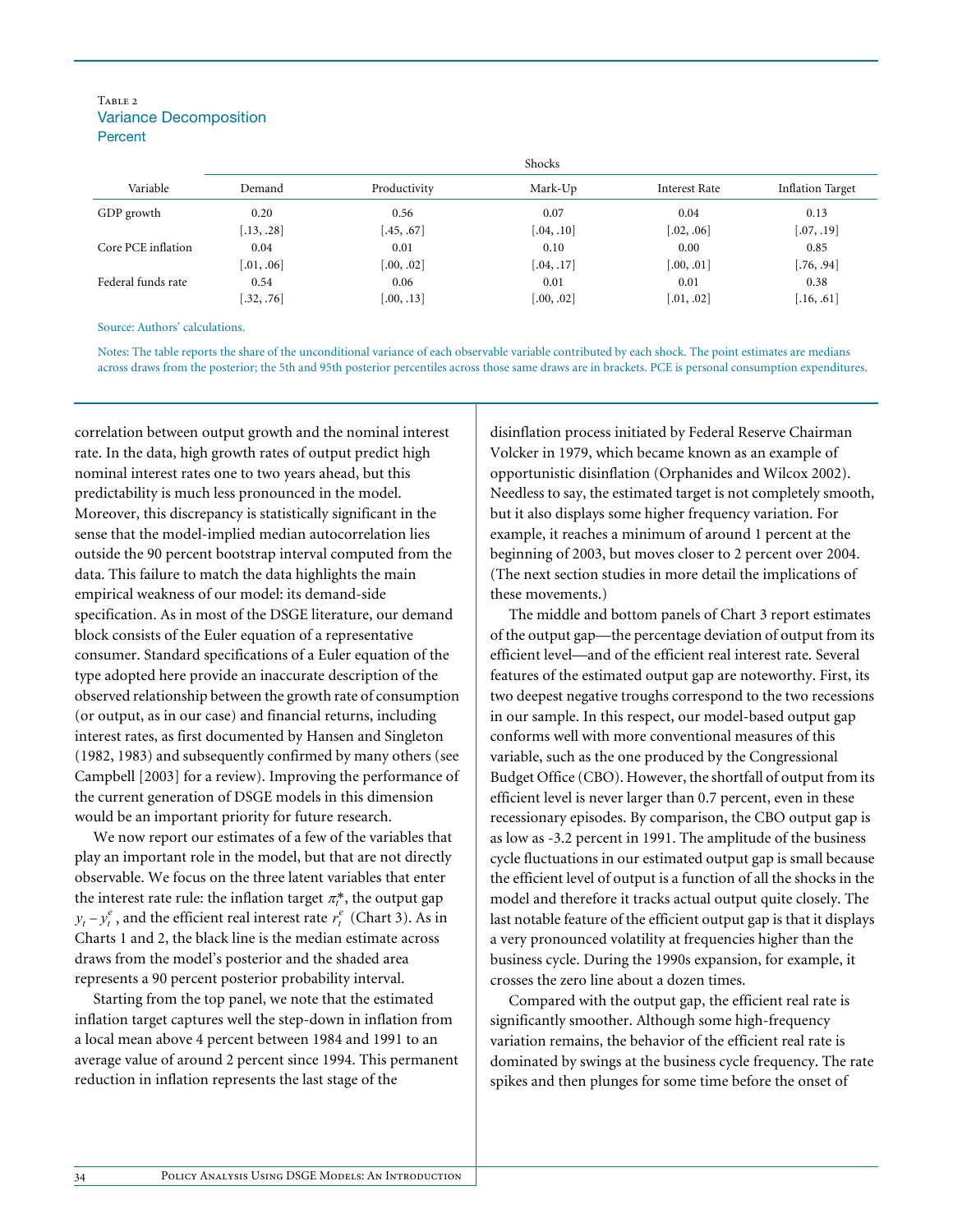

Source: Authors' calculations.

Notes: The black line represents the Kalman smoother estimate of the relevant latent variable conditional on the posterior mean of the parameters; the shaded area represents the interval between the 5th and 95th percentiles of the Kalman smoother estimates across draws from the posterior. The vertical bands indicate NBER recessions.

recessions and recovers a few quarters into the expansions. It is interesting to note that the efficient real rate was negative for the entire period between 2001 and 2004—a time when the FOMC was concerned about the possibility that the U.S. economy would fall into a liquidity trap.<sup>12</sup> A negative efficient real interest rate is a necessary condition for the zero bound on nominal interest rates to become binding, and hence for the liquidity trap to become a problem.

 $12$  A liquidity trap describes a situation in which nominal interest rates have reached their zero lower bound, as in Japan in the 1990s, and therefore cannot be lowered any further.

## 5. The Model at Work: The Pickup in Inflation in the First Half OF 2004

To show how our model can be used to address specific policy questions, we examine a particular historical episode: the puzzling pickup in inflation in the first half of 2004. This exercise allows us to illustrate how we use the model's forecasts to construct alternative scenarios for counterfactual policy analysis. Moreover, our analysis offers potentially interesting lessons for the current situation—although inflation has recently been quite low, there has been some concern that it might accelerate in the near future.

After approaching levels close to 1 percent between 2002 and 2003, core PCE inflation started moving higher in mid-2003. This pickup accelerated significantly in the first half

*To show how our model can be used to address specific policy questions, we examine a particular historical episode: the puzzling pickup in inflation in the first half of 2004. This exercise allows us to illustrate how we use the model's forecasts to construct alternative scenarios for counterfactual policy analysis.*

of 2004, when (year-over-year) core inflation moved from about 1.5 percent to more than 2 percent, where it remained until the end of 2008. We use our DSGE model to analyze the sources of this unusually rapid and persistent step-up in the level of inflation.

We organize our discussion around three questions. First, was the surge in inflation forecastable? As we will see, the answer to this question is no, at least from the perspective of our model. Second, what accounts for the discrepancy between the model's forecast and the observed paths of inflation, output growth, and the federal funds rate? Third, could monetary policy have achieved a smooth transition to inflation rates below 2 percent and, if so, at what cost in terms of added volatility in output and the interest rate?

Chart 4 presents forecasts of quarterly core PCE inflation, real GDP growth, and the federal funds rate from the DSGE model. The forecast starts in 2003:1, when quarterly inflation reached 1.1 percent (at an annual rate)—its lowest level following the 2001 recession—and extends through the beginning of 2005. In each panel, the dashed line represents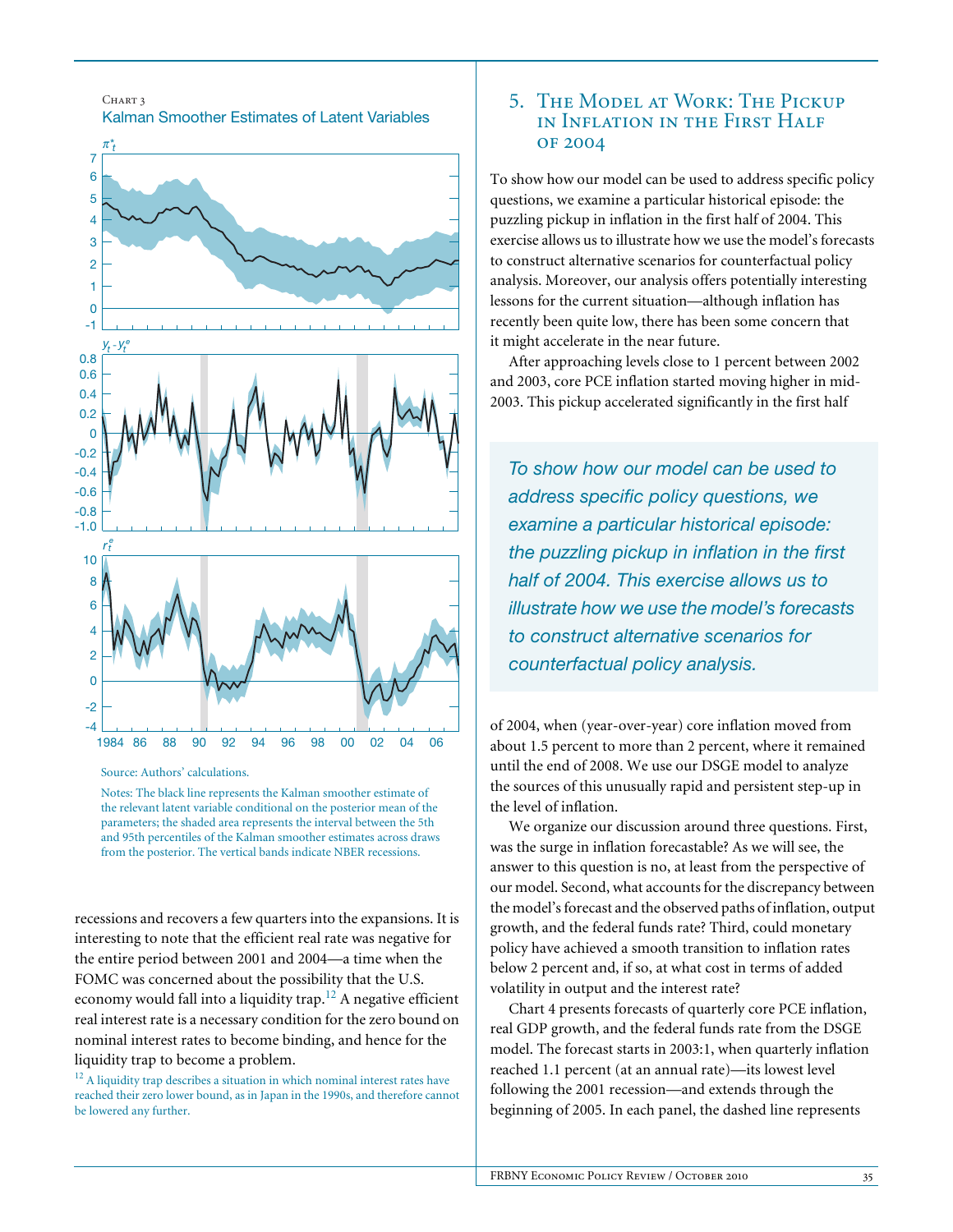

Source: Authors' calculations.

 $CHARTA$ 

Notes: The dashed line represents the forecast of the relevant variable conditional on the posterior mean of the parameters; the solid line represents the observed realization. The shaded areas represent 50 (light blue), 75 (medium blue), and 90 percent (dark blue) symmetric probability intervals for the forecast at each horizon. PCE is personal consumption expenditure.

the expected value of the forecast, while the bands show the 50 (light blue), 75 (medium blue), and 90 (dark blue) percent probability intervals. The solid line shows the realized data.

The model performs well in its forecast of output and the federal funds rate, especially in the medium term. Inflation, by comparison, is close to the mean forecast in 2003, but is well above it in 2004 and beyond. Moreover, the probability intervals for the forecast suggest that this realization of inflation was quite unusual, as we see from the fact that the solid line borders the 75 percent probability interval in the first half of 2004. This means that in 2003:1, the model would have

assessed only about one in ten chances (12.5 percent) of inflation being as high as it was in that period.

From an economic perspective, it is interesting to note that these sizable forecast errors for inflation roughly correspond to the "considerable period" era that extended from June 2003 to June 2004. At that time, the FOMC kept the federal funds rate constant at 1 percent to guard against the risk of deflation, while indicating in its statement that "policy accommodation can be maintained for a considerable period."13 According to the model's projection, this path for the federal funds rate represents a deviation from the policy stance historically maintained by the Federal Reserve in similar macroeconomic circumstances. Based on the estimated interest rate rule, in fact,

*The DSGE forecast is just a description of what would happen to the variables of interest if we allowed the model economy to "run" from its initial condition, without introducing any innovations. Any observed deviation from the forecast, therefore, must be attributable to the realization of a particular combination of such innovations.*

the DSGE predicts a slow rise in the interest rate over 2003 and 2004. Instead, the FOMC maintained the federal funds rate at 1 percent through the first half of 2004.

However, the pickup in inflation over this period is significantly more "unusual" than the deviation of the federal funds rate from the historical norm. Actual inflation in 2004 is mostly outside the 50 percent probability interval of the model forecast (the light blue band), while the actual federal funds rate remains well within it. Moreover, the acceleration in inflation is not accompanied by unexpectedly high real growth, suggesting that it cannot be fully explained by the traditional channel of transmission from an overheated economy to higher inflation.

What else, then, accounts for the unexpected and unlikely deviation of inflation from the model's forecast over 2004? The DSGE framework provides a particularly useful way of addressing this question. As we discuss in Section 2, the economic outcomes predicted by the model—the levels of inflation, output, and the interest rate—are the result of the endogenous responses of the agents in the economy to the

<sup>13</sup> This formulation was maintained in the FOMC statement from August 2003 to December 2003, and was later substituted with "policy accommodation can be removed at a pace that is likely to be measured."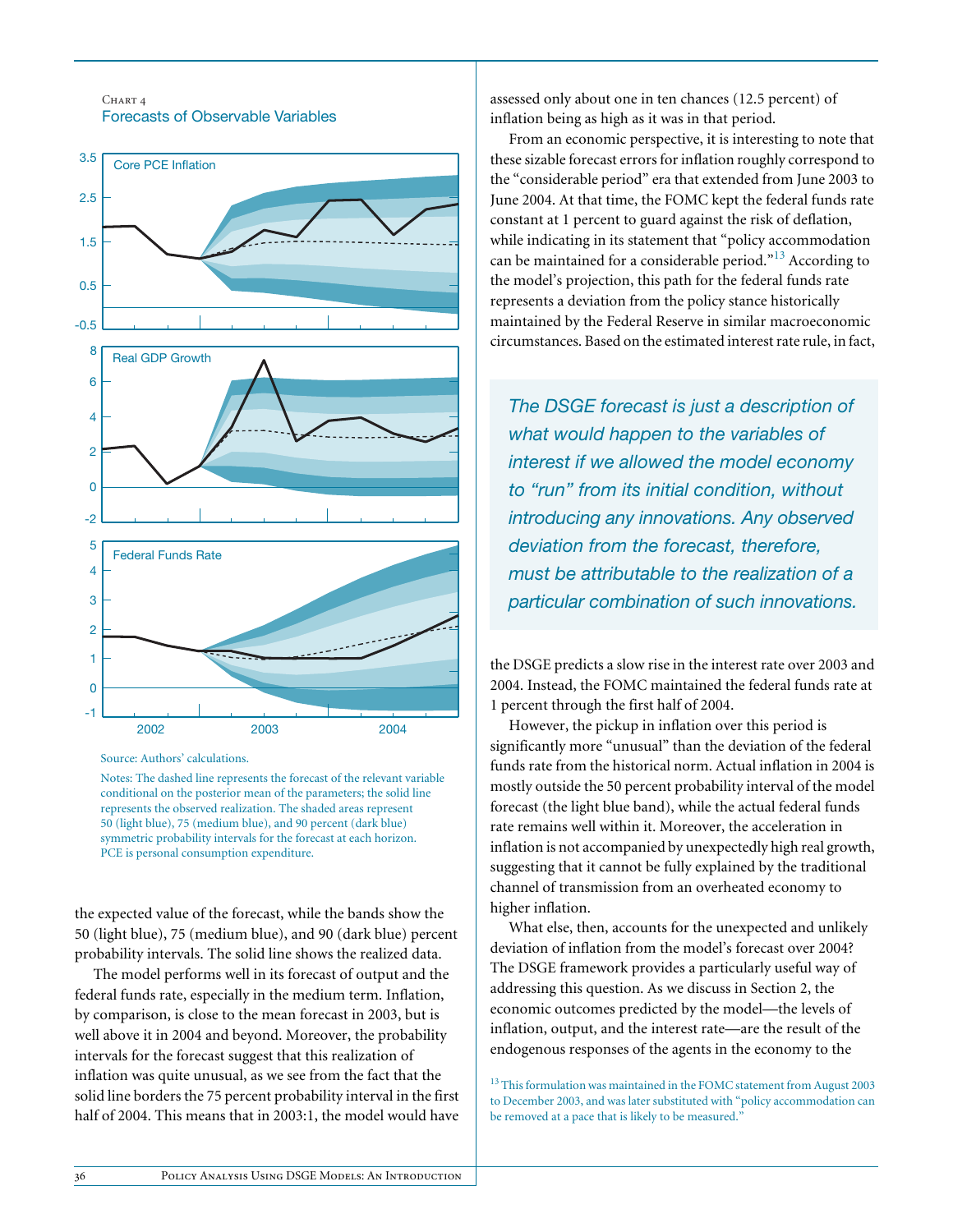$CHARTS$ Forecasts of Shocks



Source: Authors' calculations.

Notes: The dashed line represents the forecast of the relevant shock conditional on the posterior mean of the parameters while the solid line represents an estimate of the realization based on the Kalman smoother. The shaded area represents the 75 percent symmetric probability interval for the forecast at each horizon.

realization of a set of exogenous processes, such as productivity or desired mark-ups. The innovations to these driving processes account for the deviations of the data from the model's forecast. In fact, the DSGE forecast is just a description of what would happen to the variables of interest if we allowed the model economy to "run" from its initial condition, without introducing any innovations. Any observed deviation from the forecast, therefore, must be attributable to the realization of a particular combination of such innovations.<sup>14</sup>

Chart 5 depicts the combinations of exogenous driving processes that, according to the estimated DSGE model, are responsible for the observed path of inflation, output, and the interest rate over the period we analyze. In each panel, the dashed line represents the evolution of the shock associated with the mean forecast while the solid line represents the sequence of shocks corresponding to the actual realization of the observable variables. As in Chart 4, the medium blue band denotes the 75 percent probability interval for the forecast.

 $14$  In this study, we distinguish between exogenous driving processes—shocks, for short—and innovations. Driving processes can be autocorrelated, and thus forecastable, while their innovations are i.i.d.

The contribution of three shocks stands out. First, the demand shock recovers from almost -4 percent to around -1 percent. This movement is particularly pronounced during 2004, when inflation was picking up. However, this profile is broadly consistent with the shock's expected evolution, represented by the dashed line. The productivity shock is also broadly in line with expectations, with the exception of 2003:3; this spike in productivity accounts for the corresponding spike in output growth in that quarter.

However, the most significant and direct contribution to the surge in inflation comes from a sizable upward movement in the inflation target,  $\pi_t^*$ . According to our estimates, this target moves by about 1 percentage point, from less than 1 percent to close to 2 percent. Moreover, this movement is at the edge of the 75 percent probability interval for the forecast, suggesting that the realization of this driving process is indeed quite unusual.

To quantify more directly the effect on inflation of the unexpected increase in the implicit inflation target, we depict what would have happened to core PCE inflation in the absence of such an increase (Chart 6). Here, the solid line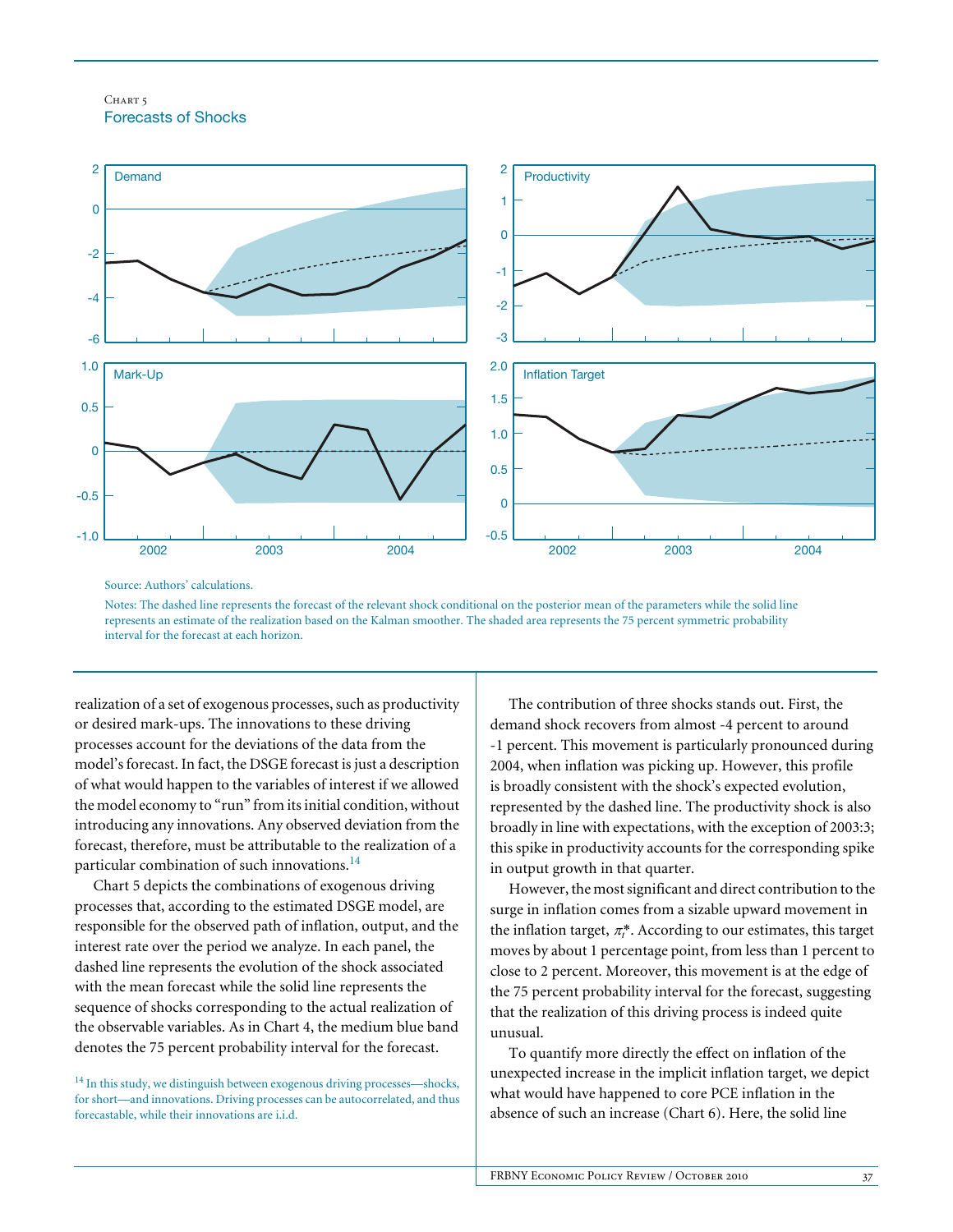#### Chart 6 Conditional Forecast of Inflation



Source: Authors' calculations.

Notes: The dashed line represents a forecast of inflation conditional on the Kalman smoother estimates of all shocks except for those to the inflation target; the solid line represents the observed realization. The shaded areas represent 50 (light blue), 75 (medium blue), and 90 percent (dark blue) symmetric probability intervals for this conditional forecast. Therefore, they represent uncertainty stemming from future realizations of the inflation target shock alone. PCE is personal consumption expenditure.

is realized inflation. The dashed line represents the counterfactual path of inflation predicted by the model in the absence of shocks to the inflation target. In other words, this is a forecast for inflation, conditional on the estimated path of all but the inflation target shock. The bands therefore represent the usual probability intervals, but in this case they are computed around this conditional forecast.

The chart confirms our conclusion on the role of innovations to the inflation target in accounting for the observed evolution of inflation. According to the model, core inflation would not have increased to above 2 percent, as it did for most of 2004, without the steady increase in the inflation target over the same period. In fact, inflation would have remained within the "comfort zone" of 1 to 2 percent. Moreover, note that the solid line of realized inflation is mostly inside the area associated with the 90 percent probability interval for the conditional forecast. This suggests that the share of the forecast error in inflation accounted for by the innovations in the inflation target in this episode is unusually large compared with the historical average. This is just a more formal way of saying that the increase in the inflation target is disproportionately responsible for the observed increase in inflation that we examine.

The estimated rise in the implicit inflation target provides the missing link for a unified explanation of the pickup in inflation, the "considerable period" monetary policy, and the absence of a concomitant acceleration in output growth. In the model, the inflation target is the main driver of movements

in inflation expectations, which are a key determinant of firms' pricing behavior together with the amount of slack in the economy. According to the DSGE model, therefore, a significant fraction of the inflation acceleration in 2003-04 can be attributed to a change in inflation expectations, driven by an increase in the Federal Reserve's implicit inflation target as perceived by the private sector. This increase in the perceived target in turn is consistent with the unusually loose stance of monetary policy maintained by the FOMC during the "considerable period" era.

This brings us to the third question: If the DSGE model is correct, and the pickup in inflation in 2004 is attributable to an increase in the implicit inflation target perceived by the public, could the Federal Reserve have prevented this development?

Charts 7 and 8 show the results of this counterfactual analysis. Both charts display the data (solid line) along with the counterfactual outcomes for the economy predicted by the model under a policy consistent with the stabilization of core inflation at 1.6 percent through 2004. The way in which this

*According to the DSGE model . . . a significant fraction of the inflation acceleration in 2003-04 can be attributed to a change in inflation expectations, driven by an increase in the Federal Reserve's implicit inflation target as perceived by the private sector.*

policy is implemented, however, is different in the two cases. In Chart 7, we present the outcomes associated with what we call a "no-communication" monetary strategy (dashed line) while in Chart 8 we compare these results with those that would emerge under a "full-communication" strategy (blue line). Under the no-communication strategy, the path for the interest rate compatible with the desired evolution of inflation is achieved each period through "surprise" departures from the historical rule. In contrast, under the full-communication strategy, the Federal Reserve implements the same path for inflation by announcing an inflation target that is consistent with it.<sup>15</sup>

<sup>15</sup> Technically, in both cases we choose shocks to the monetary policy rule that are compatible with the desired evolution of inflation, conditional on the smoothed value of all other disturbances. Under the no-communication strategy, the shocks we choose are the i.i.d. monetary shocks,  $\boldsymbol{\varepsilon}^i_t.$  Under the full-communication strategy, our chosen shocks are to the inflation target,  $\varepsilon_t^{\pi^*}$ .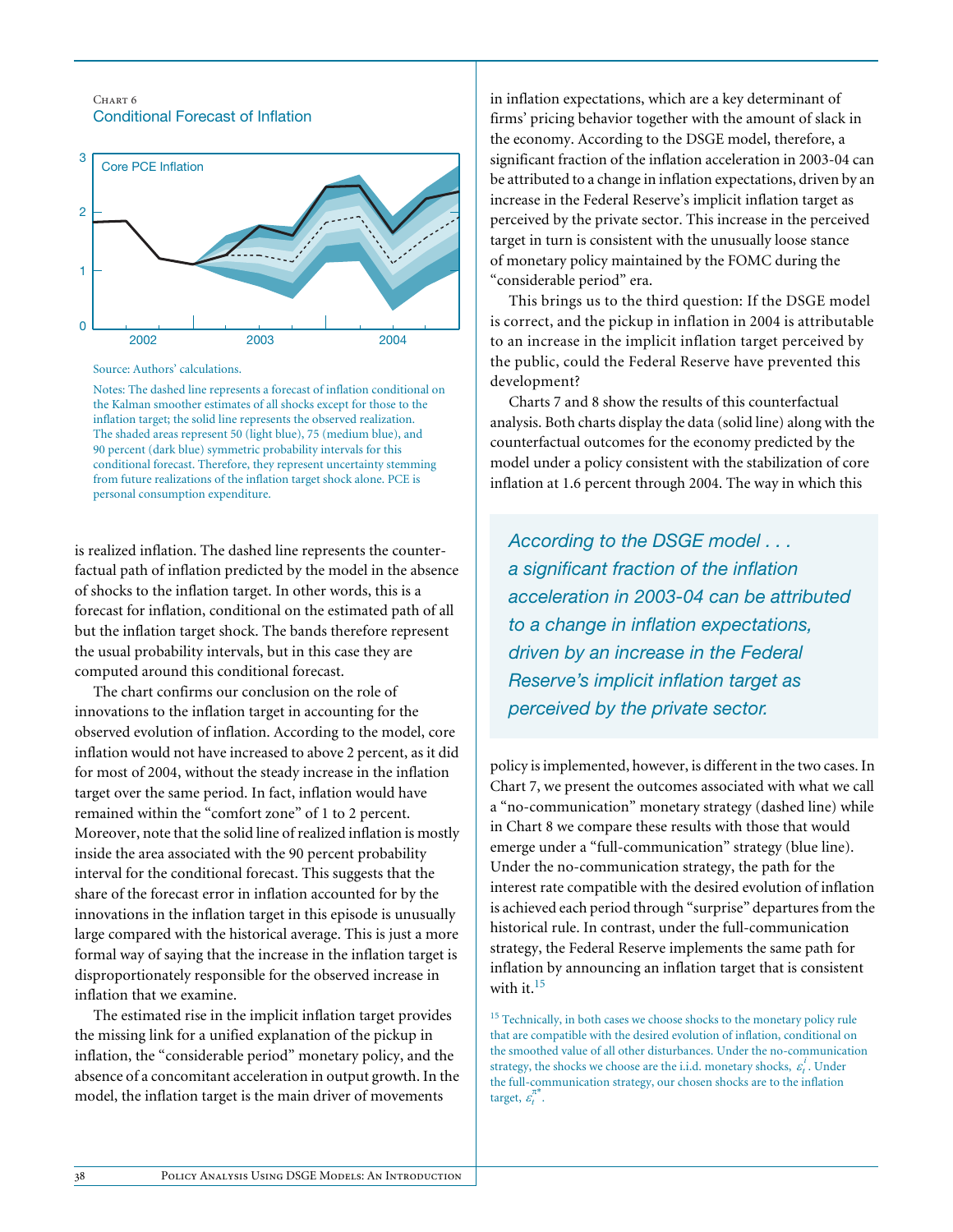#### Chart 7 "No-Communication" Counterfactual



Source: Authors' calculations.

Notes: The dashed line represents the counterfactual evolution of the economy predicted by our model had monetary policy been set to achieve the path for inflation depicted in the top panel. This counterfactual is conditional on the posterior mean of the parameters. Under the "no-communication" scenario, the desired path for inflation is achieved by the choice of the interest rate shock while all other shocks are set at their Kalman smoother estimate. The shaded area represents the 75 percent symmetric probability interval for the unconditional forecast, which is the same as in Chart 4. The black line represents the observed realization of each series. PCE is personal consumption expenditure.

The crucial difference between the results obtained under the two scenarios stems from the key role that expectations play in the DSGE model. Under the full-communication strategy, inflation expectations are immediately affected by the announcement of an inflation target. These expectations in turn have a direct effect on actual inflation without requiring a contraction in real activity to force businesses to contain their

#### CHART<sup>8</sup> "Full-Communication" Counterfactual



Source: Authors' calculations.

Notes: The blue line represents the counterfactual evolution of the economy predicted by our model had monetary policy been set to achieve the path for inflation depicted in the top panel. This counterfactual is conditional on the posterior mean of the parameters. Under the "full-communication" scenario, the desired path for inflation is achieved by the choice of the inflation target while all other shocks are set at their Kalman smoother estimate. The shaded area represents the 75 percent symmetric probability interval for the unconditional forecast, which is the same as in Chart 4. The black line represents the observed realization of each series. The dashed line is the conditional forecast under the "no-communication" scenario. PCE is personal consumption expenditure.

price increases. Under the no-communication strategy, inflation expectations remain at their historical level. As a result, inflation can be controlled only by increasing interest rates to contain GDP growth.

The way in which we model the full-communication scenario is quite stark. In practice, expectations would be unlikely to adjust instantaneously, even if the Federal Reserve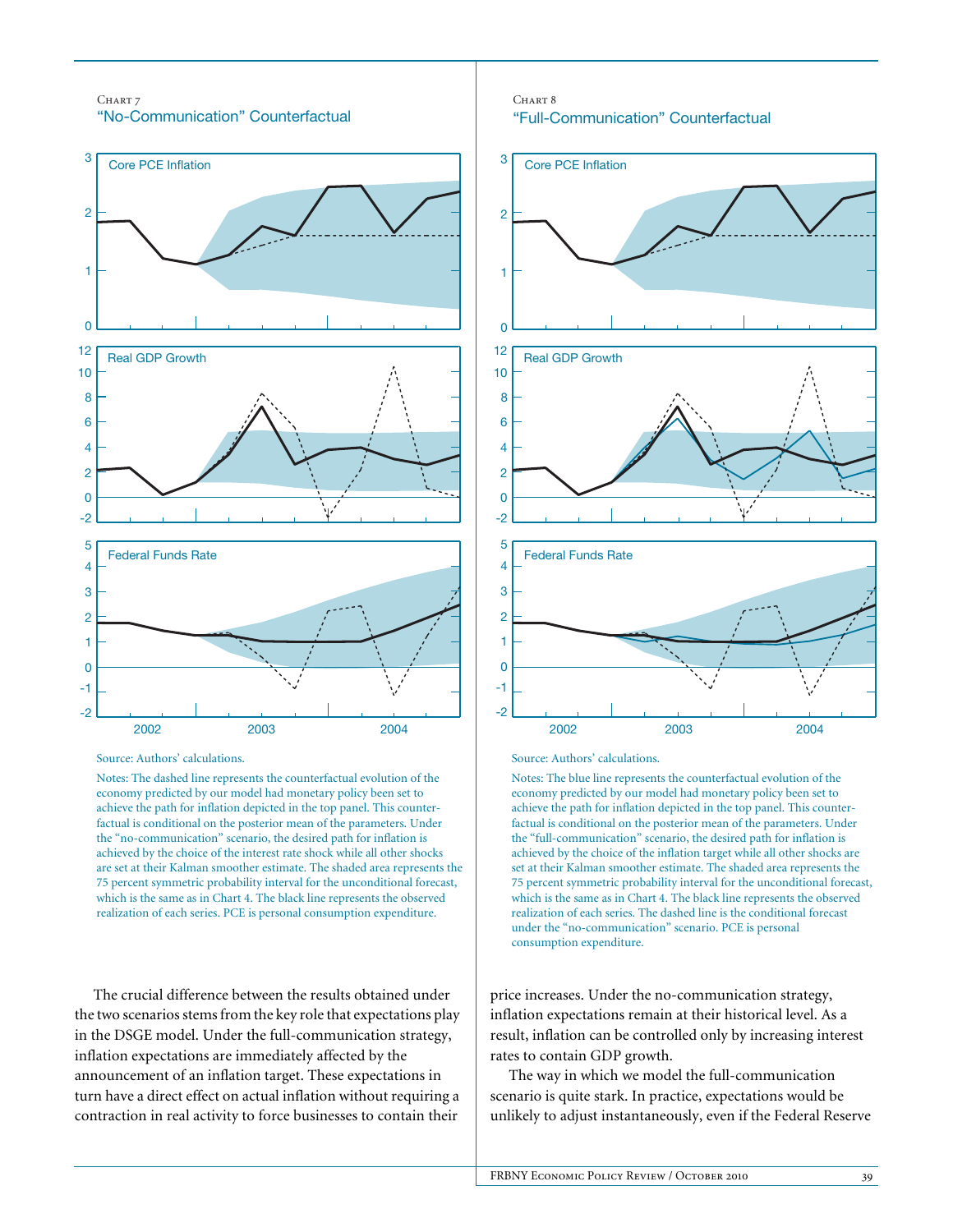were completely transparent about its inflation target. Nevertheless, the differences between the results of the two policy strategies are striking. In the no-communication case, inflation can be stabilized only through wild movements in the federal funds rate. As a result, GDP growth is also extremely volatile: it falls below zero in 2004:1, but then recovers to a quarterly (annualized) growth rate of 10 percent and ends the period

*Our analysis might be interpreted as supportive of the policy stance adopted by the central bank in 2003-04 as part of a successful preemptive strike against a liquidity trap.* 

at zero. These movements in output are indeed extreme. They lie well outside the 75 percent forecast probability interval reported in the chart. In fact, the quantitative details of the evolution of output and the interest rate under the counterfactual simulations should not be taken literally, since they depend significantly on the details of the model and on the assumption that the central bank insists on perfectly stabilizing current inflation. However, the qualitative pattern of higher volatility under the no-communication strategy is a robust feature of models in which expectations matter.

Under the full-communication strategy, in contrast, the desired path for inflation can be achieved with much less pronounced fluctuations in real growth and an almost unchanged policy relative to the actual path. Interest rates need not rise and output need not fall significantly because a shift in expectations brought about by clear communication of the Federal Reserve's inflation objective largely brings inflation under control.

Note that the results of these counterfactual exercises should be interpreted with caution. Their objective is not to prescribe an alternative to the policy followed in 2004, but rather to investigate how a different path for inflation might have been achieved. In fact, according to Krugman (1998) and Eggertsson and Woodford (2003), an increase in inflation expectations might be the best monetary strategy to escape a liquidity trap. Many have argued that the main objective of the Federal

Reserve around 2003 was to minimize the U.S. economy's likelihood of falling into such a trap.<sup>16</sup> From this perspective, our analysis might be interpreted as supportive of the policy stance adopted by the central bank in 2003-04 as part of a successful preemptive strike against a liquidity trap.

## 6. Conclusion

This article provides an introduction to dynamic stochastic general equilibrium models and presents an example of their use as tools for monetary policy analysis. Given the mainly educational nature of our presentation, we simplify by using a small-scale model designed to account for the behavior of three key macroeconomic variables: GDP growth, core PCE inflation, and the federal funds rate. Despite its simplicity, our model is rich enough to reproduce some of the salient features of the series of interest. It also allows us to highlight the components common to more articulated and realistic DSGE specifications.

Our model offers insight into the causes of the abrupt pickup in inflation in the first half of 2004, from levels close to 1 percent at the beginning of 2003 to values steadily above 2 percent through the end of 2008. This exercise highlights the central role of expectations in the transmission of shocks and policy impulses in DSGE models. The main lesson that we derive from the exercise is that the most effective approach to controlling inflation is through the management of expectations, rather than through actual movements of the policy instrument. This lesson seems to be well understood by the public, given the amount of attention and speculation that usually surround the pronouncements of central bankers on their likely future actions. DSGE models have the potential to broaden this understanding by adding a quantitative assessment of the link between current policy, expectations, and economic outcomes—and thus to clarify the effect that different systematic approaches to policy have on those outcomes.

 $^{16}$  In its August 2003 statement, the FOMC observed that "on balance, the risk of inflation becoming undesirably low is likely to be the predominant concern for the foreseeable future." Very low or negative levels of inflation are one of the most likely triggers of a liquidity trap.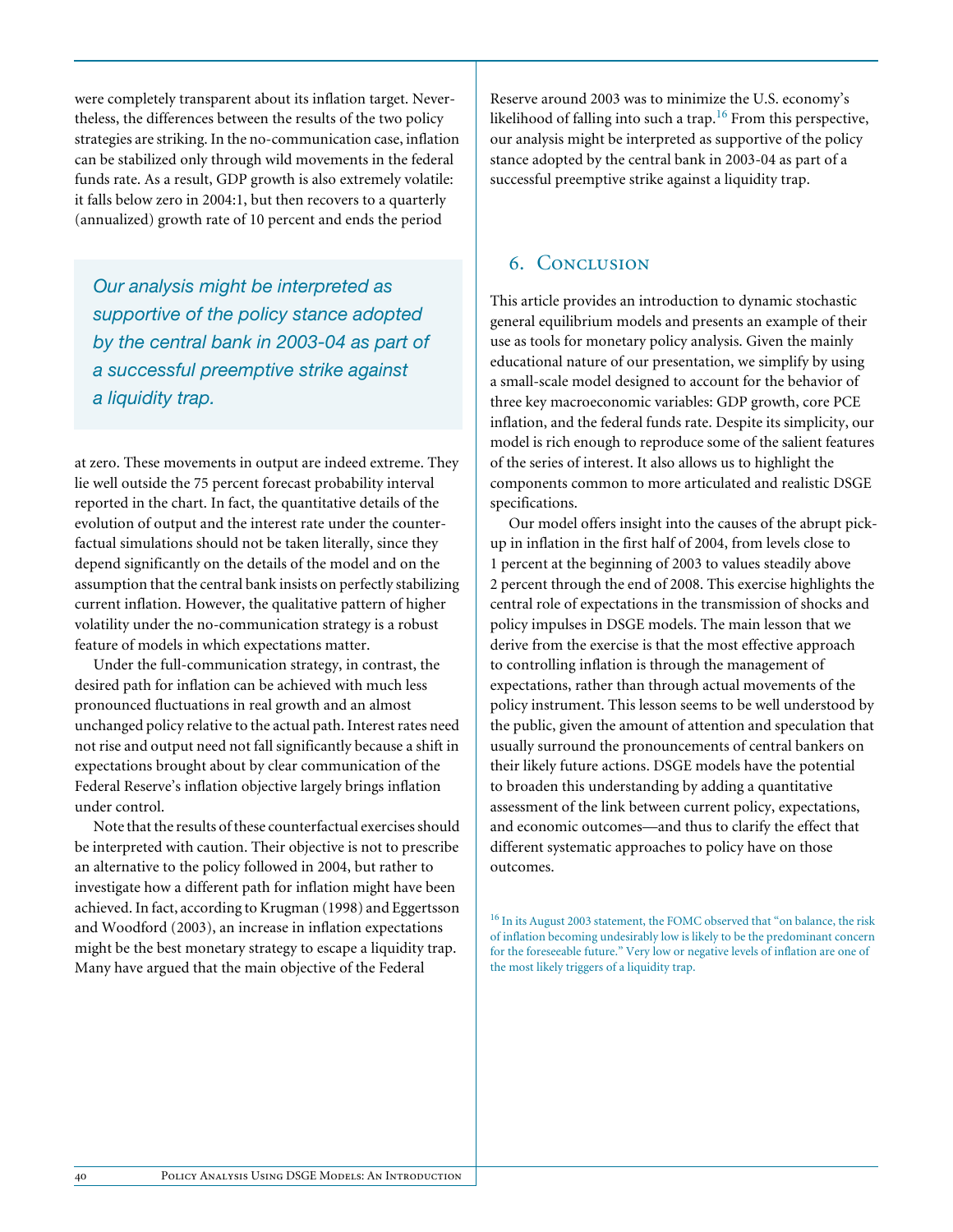# Technical Appendix

The table reports information on the prior distribution for the parameters of the model. Further details on the parameters and the structure of the model are available from the corresponding authors.

|                    |              |      | Standard  |
|--------------------|--------------|------|-----------|
| Parameter          | Distribution | Mean | Deviation |
| $_{\beta}$         | Calibrated   | 0.99 |           |
| ξ                  | Gamma        | 0.1  | 0.05      |
| $\omega$           | Gamma        | 1.0  | 0.2       |
| η                  | Beta         | 0.6  | 0.2       |
| $\zeta$            | Beta         | 0.6  | 0.2       |
| $\rho$             | Beta         | 0.7  | 0.15      |
| $\phi_{\pi}$       | Normal       | 1.5  | 0.25      |
| $\phi_y$           | Normal       | 0.5  | 0.2       |
| $\pi^*$            | Normal       | 2.0  | 1.0       |
| r                  | Normal       | 2.0  | 1.0       |
| γ                  | Normal       | 3.0  | 0.35      |
| $\rho_{\pi\,*}$    | Beta         | 0.95 | 0.04      |
| $\rho_{\delta}$    | Beta         | 0.5  | 0.2       |
| $\rho_{\gamma}$    | Beta         | 0.5  | 0.2       |
| $\rho_u$           | Beta         | 0.5  | 0.2       |
| $\sigma_{\delta}$  | InvGamma     | 0.5  | 2.0       |
| $\sigma_{\gamma}$  | InvGamma     | 0.5  | 2.0       |
| $\sigma_{\!u}$     | InvGamma     | 0.5  | 2.0       |
| $\sigma_{\!\pi}$ * | InvGamma     | 0.2  | 1.0       |
| $\sigma_i$         | InvGamma     | 0.5  | 2.0       |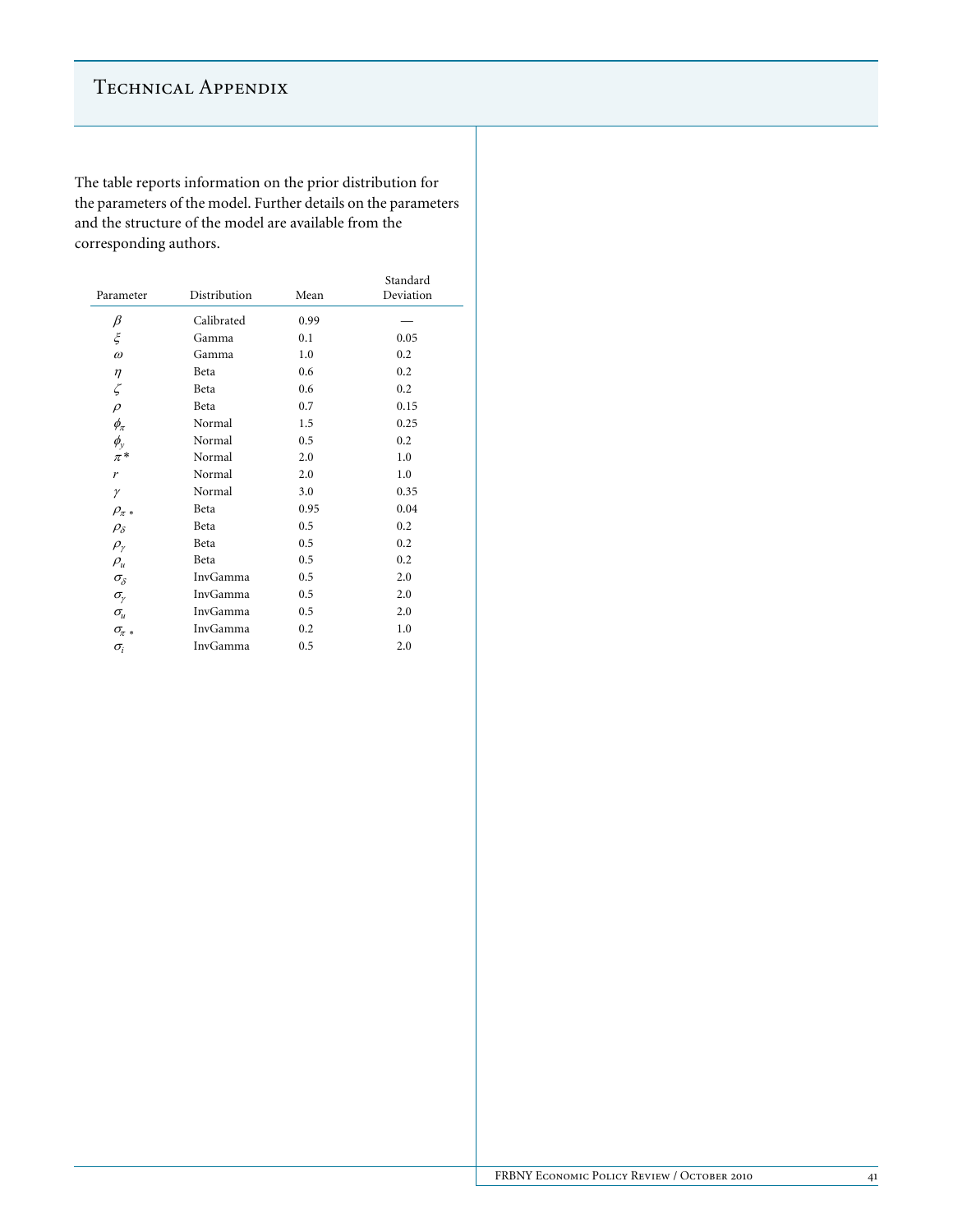## **REFERENCES**

- *Adolfson, M., M. K. Andersson, J. Lindé, M. Villani, and A. Vredin*. 2007. "Modern Forecasting Models in Action: Improving Macroeconomic Analyses at Central Banks." INTERNATIONAL Journal of Central Banking 3, no. 4 (December): 111-44.
- *Adolfson, M., S. Laséen, J. Lindé, and M. Villani*. 2008. "Evaluating an Estimated New Keynesian Small Open-Economy Model." Journal of Economic Dynamics and Control 32, no. 8 (August): 2690-2721.
- *An, S., and F. Schorfheide*. 2007. "Bayesian Analysis of DSGE Models." Econometric Reviews 26, nos. 2-4 (April): 113-72.
- *Bernanke, B. S., M. Gertler, and S. Gilchrist*. 1999. "The Financial Accelerator in a Quantitative Business Cycle Framework." In J. B. Taylor and M. Woodford, eds., HANDBOOK OF MACROECONOMICS, vol. 1, 1341-93. Elsevier.
- *Bils, M., and P. J. Klenow*. 2004. "Some Evidence on the Importance of Sticky Prices." Journal of Political Economy 112, no. 5 (October): 974-85.
- *Calvo, G. A*. 1983. "Staggered Prices in a Utility-Maximizing Framework." JOURNAL OF MONETARY ECONOMICS 12, no. 3 (September): 383-98.
- *Campbell, J. Y*. 2003. "Consumption-Based Asset Pricing." In G. M. Constantinides, M. Harris, and R. M. Stulz, eds., HANDBOOK OF the Economics of Finance, vol. 1, 803-87. North-Holland.
- *Campbell, J. Y., and J. H. Cochrane*. 2000. "Explaining the Poor Performance of Consumption-Based Asset Pricing Models." Journal of Finance 55, no. 6 (December): 2863-78.
- *Christiano, L., R. Motto, and M. Rostagno*. 2007. "Financial Factors in Business Cycles." Unpublished paper.
- *Clarida, R. G., J. Galí, and M. Gertler*. 1999. "The Science of Monetary Policy: A New Keynesian Perspective." JOURNAL OF ECONOMIC Literature 37, no. 4 (December): 1661-1707.
- *Curdia, V., A. Ferrero, and A. Tambalotti*. 2009. "Which Output Gap? Evaluating Interest Rate Rules in an Estimated DSGE Model." Unpublished paper, Federal Reserve Bank of New York.
- *Curdia, V., and M. Woodford*. 2009. "Conventional and Unconventional Monetary Policy." Federal Reserve Bank of New York STAFF REPORTS, no. 404, November.
- *Dixit, A. K., and J. E. Stiglitz*. 1977. "Monopolistic Competition and Optimum Product Diversity." American Economic Review 67, no. 3 (June): 297-308.
- *Edge, R. M., M. T. Kiley, and J.-P. Laforte*. 2008. "Natural Rate Measures in an Estimated DSGE Model of the U.S. Economy." Journal of Economic Dynamics and Control 32, no. 8 (August): 2512-35.
- *Eggertsson, G. B., and M. Woodford*. 2003. "The Zero Bound on Interest Rates and Optimal Monetary Policy." Brookings Papers on Economic Activity, no. 1: 139-211.
- *Eichenbaum, M. S., L. Hansen, and K. J. Singleton*. 1988. "A Time Series Analysis of Representative Agent Models of Consumption and Leisure Choice under Uncertainty." QUARTERLY JOURNAL OF Economics 103, no. 1 (February): 51-78.
- *Erceg, C. J., L. Guerrieri, and C. Gust*. 2006. "SIGMA: A New Open-Economy Model for Policy Analysis." International Journal of Central Banking 2, no. 1 (March): 1-50.
- *Galí, J., and M. Gertler*. 1999. "Inflation Dynamics: A Structural Econometric Analysis." JOURNAL OF MONETARY ECONOMICS 44, no. 2 (October): 195-222.
	- -. 2007. "Macroeconomic Modeling for Monetary Policy Evaluation." Journal of Economic Perspectives 21, no. 4 (fall): 25-45.
- *Gerali, A., S. Neri, L. Sessa, and F. Signoretti*. 2008. "Credit and Banking in a DSGE Model." Unpublished paper, Bank of Italy, June.
- *Gertler, M., and P. Karadi*. 2009. "A Model of Unconventional Monetary Policy." Unpublished paper.
- *Gertler, M., L. Sala, and A. Trigari*. 2008. "An Estimated Monetary DSGE Model with Unemployment and Staggered Nominal Wage Bargaining." JOURNAL OF MONEY, CREDIT, AND BANKING 40, no. 8 (December): 1713-64.